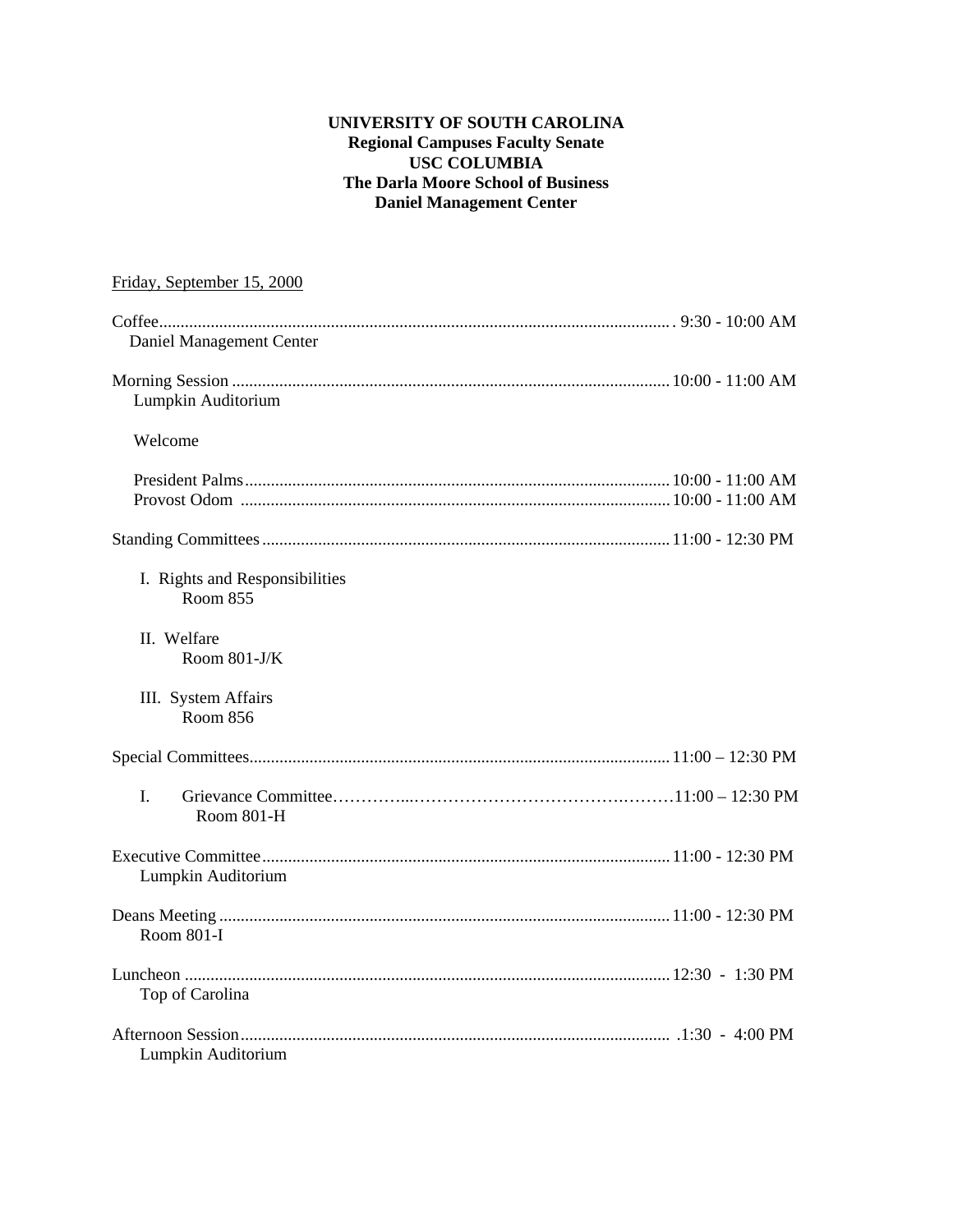#### **AGENDA**

- I. Call To Order
- II. Correction/Approval of Minutes: April 7, 2000 USC Beaufort, Beaufort, SC
- III. Reports from University Officers
	- A. Dr. Chris P. Plyler, Vice Provost and Executive Dean
	- B. Dr. Carolyn A. West, Associate Vice Provost
	- C. Regional Campus Deans
	- D. Dr. Sally Boyd, Assistant Vice Provost for Continuing Education Academic Credit Programs
- IV. Reports from Standing Committees
	- A. Rights and Responsibilities Professor Wayne Chilcote
	- B. Welfare Professor Noni Bohonak
	- C. System Affairs Professor Chris Borycki
- V. Executive Committee Professor Roy Darby
- VI. Reports from Special Committees
	- A. Committee on Libraries Professor David Bowden
	- B. Committee on Curricula and Courses Professor Christine Borycki
	- C. Committee on Faculty Welfare Professor Duncan McDowell
	- D. Faculty-Board of Trustees Liaison Committee Professor Ellen Chamberlain
	- E. Research and Productive Scholarship Committee Professor Bob Costello
	- F. Other Committees
		- 1. Conflict of Interest Committee Professor Wayne Chilcote
		- 2. Grievance Committee Chair
		- 3. Manual Review Ad Hoc Committee Professors Wayne Chilcote, John Logue
		- 4. Regional Campuses Academic Advisory Council Professor Danny Faulkner
- VII. Special Orders
	- A. Election of Vice Chair
- VIII. Unfinished Business
- IX. New Business
- X. Announcements
- XI. Adjournment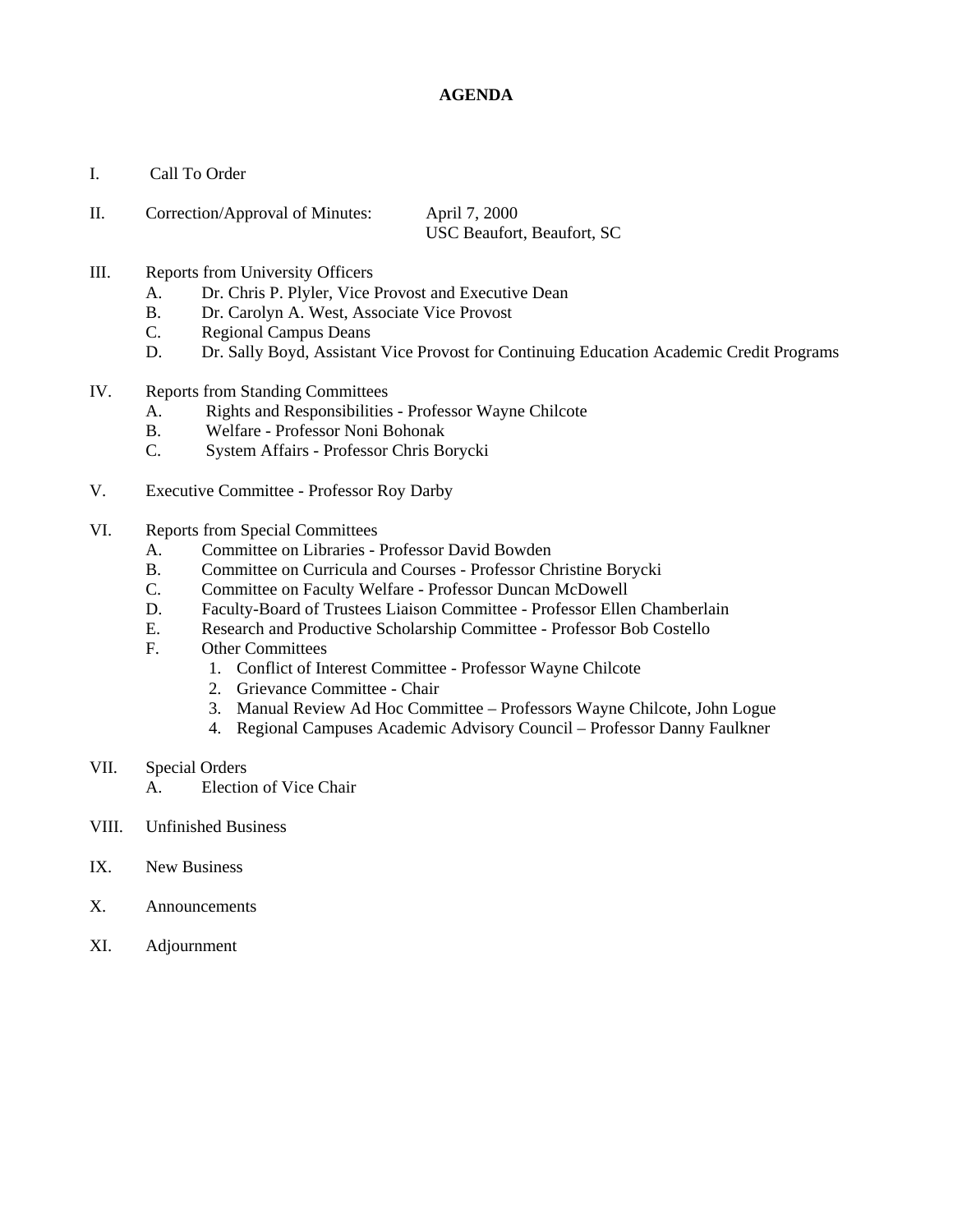# Minutes of the Regional Campuses Faculty Senate USC Columbia Darla Moore School of Business Administration Daniel Management Center

September 15, 2000

# **Morning Session:**

I. Chair Danny Faulkner convened the Regional Campuses Faculty Senate at 9:35 am and welcomed the senators to the beginning of the 2000-2001 academic year.

# II. **Address by the President of the University of South Carolina, Dr. John Palms:**

Good morning and welcome to Parents' Weekend on our campus. Norma told me to tell you we appreciated having you all at the house before the football game. Thank you for bringing us good luck. You can come back any time you want. Wear the same clothes. Eat the same food. That's what the coaches are doing.

I don't have to tell you how busy it is. I always seem to say that when we meet, whether it is the first month or six weeks of the semester. It's just a tremendous amount of activity getting reorganized.

The theme of what I've been talking about with the various groups is the momentum that the University has. I've been bragging about our accomplishments and some of those things you've read in the paper. You may have read on the front page of the morning's paper the good news that we got a 6.2 million dollar gift from NCR and Walmart to put in a data warehouse system with a multi-parallel processing system and just a tremendous benefit for us in our teaching to have that resource available throughout all the campuses.

CHE has put out a request for bid for institutions to put something in for information technology that could be shared, to create a center for the state to reach out to all the institutions. Believe it or not, Clemson, MUSC and the University are putting a joint bid to do this. We hope that aspects of this would to be to share the resources that the three of us have to all of the campuses. I'll probably be in touch with you to put inputs in from the regional campuses.

I'm excited about the leadership we have on the regional campuses and what that means for the University. I know you've hired twelve new faculty. You have new blood on some of your campuses. Jane has done an outstanding job and got all of Hilton Head fired up ready to donate the new campus that they're willing to build. Ann Carmichael is doing more driving than she ever did in her life, I guess, back and forth to all the campuses. I'm delighted that Chris has just finished his first year and he's been a very vocal proponent for you at the Administrative Council meetings.

We've been able at the last minute to pull off the acquisition of a church with several acres in Sumter which is a good sign that the legislature was willing to understand that when there is an opportunity and a need, they step up and provide those resources for us.

The new building at Lancaster; I can't tell you how much excitement that has created. The president of the student body was here yesterday bragging about the increase in enrollment that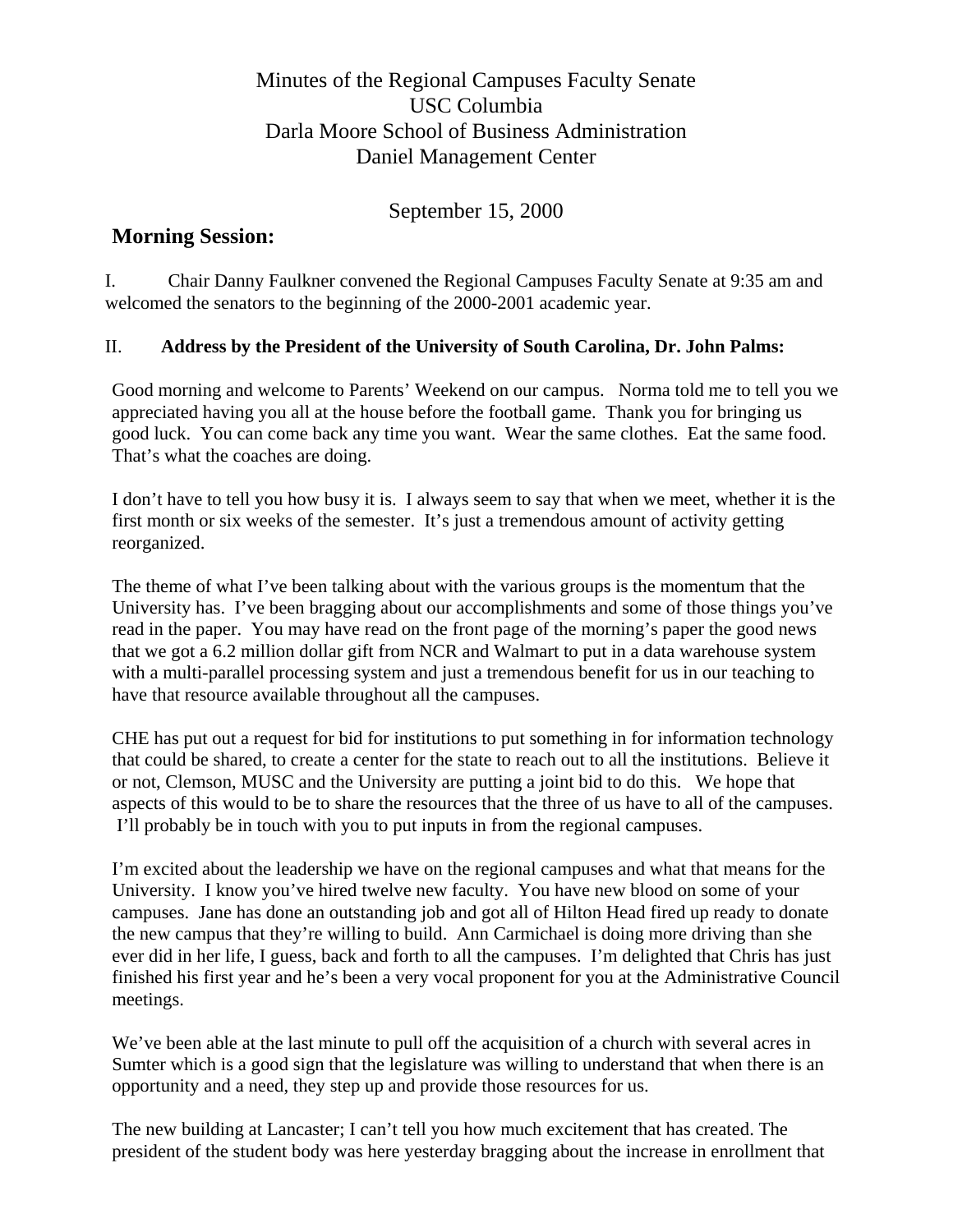obviously this new building made possible. And also now students want to stay longer than two years. You can see what's coming. That's obviously what we're trying to do, to create that kind of excitement.

There is tremendous anticipation of what might happen if the lottery passes with free tuition for all the campuses. We're just watching that very carefully. The University is obviously neutral in this matter. You haven't read anything from the President. This is not like the flag. I have my own personal feelings about it. We want a good share of that money; that's pretty obvious. Every faculty member is free to make a judgment on that. There certainly is not going to be a University position on that.

We're so excited about the Bicentennial Campaign and the hundred or so events that are going to take place on our campuses during that celebration. It's a wonderful opportunity for us.

We are enormously engaged in the process of accreditation. There are several dozen task forces with putting together this non-traditional project of how IT is going to affect the future of this campus, how we use this in our pedagogy and how we use this in our research and administrative operations. We're very fortunate in the number of volunteers that stepped up to do this. It would be a disaster for us in our two hundredth year celebration not to be fully accredited. That's not going to happen. But we also have a challenge: we're one of the few institutions which have been given permission to do a non-traditional reaccreditation. Jerry Odom will speak more about this but we have obviously been briefing our Board of Trustees. They are involved in this as well. There is a lot of paper work. We appreciate your cooperation as well. Not everyone here has been involved in that and some questions have come up about what exactly will be your involvement in this. We are all accredited together.

I remember coming to the University. The week after I got here was when the exit interview with the visiting team took place. And I said I was so grateful. The next one was ten years away. I won't be here to do that. Well, here we are. I'm so proud of what we've accomplished here and I'm confident we're going to come through that. The visiting committee will be here between the first and fifth of April. They're arriving here on April Fool's Day, a good entrance for them. And we hope to get through that. So it's a very very busy year.

Fund raising for the Bicentennial Campaign is going extraordinarily well with that six milliondollar gift yesterday. I've always said that there is absolutely no correlation between giving for academic programs and the success of our athletics. For a team to lose 21 straight games and for a university to raise 300 million dollars during those two years is unheard of. However, since the win on Saturday, we've had calls that if all these gifts come in, it'll be a twenty milliondollar month. Some of these we've been working on. I don't think it's the win. It's just amazing. We've made great academic progress. We've made wonderful appointments, some great scholars. We've raised 121.8 million dollars in research dollars, a twenty-five percent increase. I really wasn't getting many calls. But after the win Saturday, on Sunday, Norma and I kept answering the phone from all over the United States, graduates who haven't been connected for a long time congratulating us, CEO's who are so proud.

I went to a board meeting on Tuesday in Atlanta, where the flags were at half-mast, by the way. We were sitting around the table with about twenty CEO's of various organizations and companies. The Chairman opened up the meeting and said there are a few logistic things I want to take care of. The bus to the airport leaves at four and one at five. The fax machine is here and a phone if you need to make long distance calls. I do want to say for the first time we're going to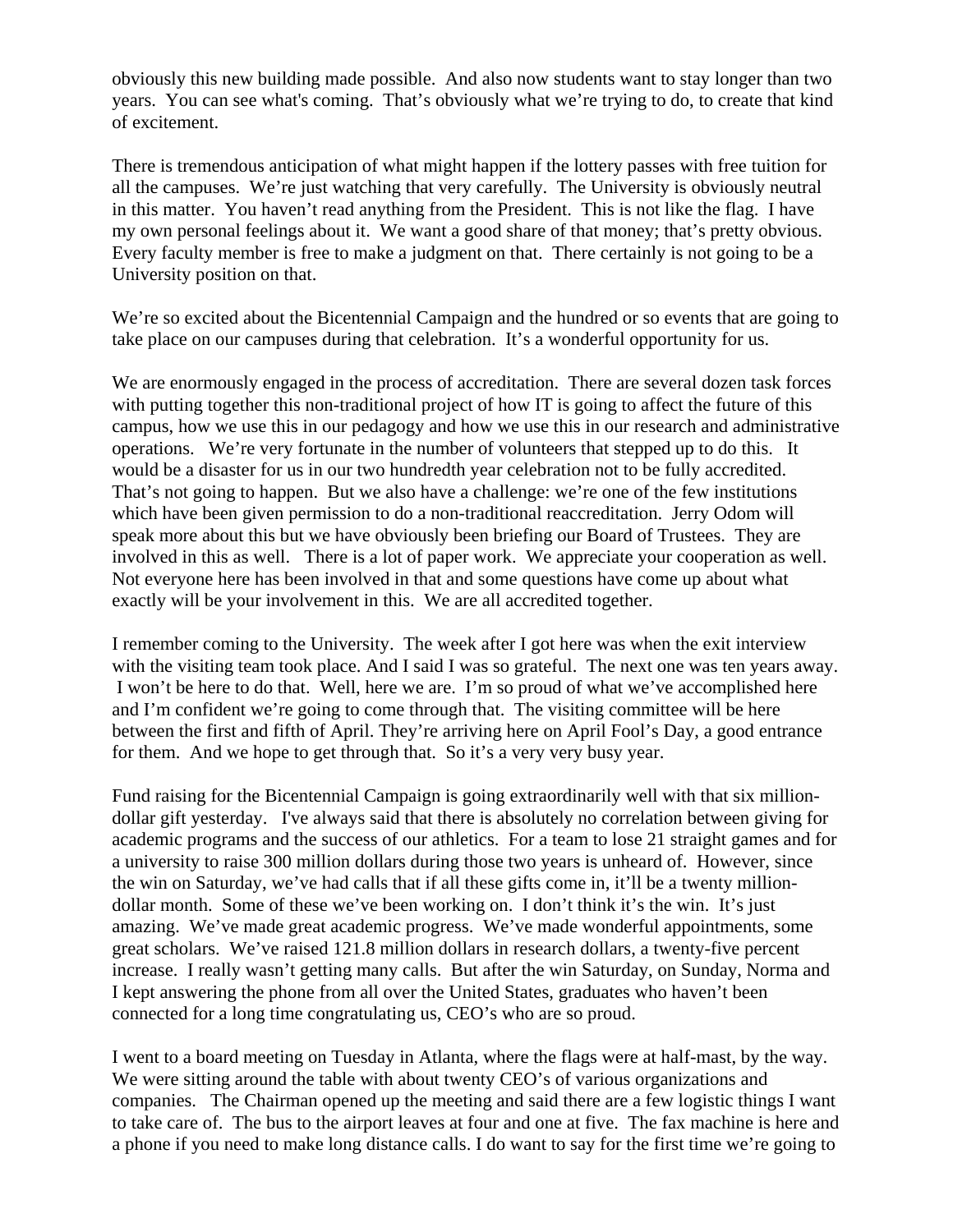hold a collection here among these boards. We have a need. Dr. Palms needs some goal post money."

#### **III. Address by the Provost of the University of South Carolina, Dr. Jerry Odom.**

Good morning. My remarks are going to be very brief, as they almost always are when I follow John Palms. Last night I was baby-sitting my son. My wife had to go out and as I was watching Winnie the Pooh, I made an outline of what I wanted to talk [about] today and John just covered it all. And it happens quite a lot. I did want to recognize, as he did, the leadership. First of all, it's been a great pleasure working with Chris Plyler, because he does represent your interests very well. Chris and I get together for one-on-one meetings fairly regularly and he also sits on Administrative Council and I will assure you, that he is looking out for the interests of the regional campuses. And I am very pleased as well to recognize Jane Upshaw and Ann Carmichael, as two new deans who are doing excellent jobs on your campuses.

Two people that we have recruited here I want you to meet as soon as possible and I know that they are planning to visit either together or separately, depending upon their schedules. The first person is Bill Hogue, who starts on Monday. He is our Chief Information Officer and Vicepresident. Bill will be very integrally involved over the next few months in our final SACS report that we put together on information technology. Bill is very interested, because he and I have had several conversations already on the information technology needs, the infrastructure, distance education and so forth as it affects the regional campuses. He plans to visit each of the campuses and talk to the faculty, talk to the deans and talk to the students about where we are and where we need to go.

As the President mentioned, the SACS study this year, actually for the last couple of years, has really involved two parts. We decided several years ago that we would make an attempt to undergo what they call the alternative method of reaffirmation of accreditation. That involves an institutional effectiveness part and the part that the University submits a proposal on something that we feel will involve the entire campus community, the faculty, the staff and the students. There will be some buy-in about that particular aspect of whatever the proposal is. We had a number of discussions and we decided in the end that information technology was something that clearly was going to affect all of us, in some cases in some rather dramatic ways. We would write a proposal on information technology and how it affects the teacher, the learner, the scholar, the person involved in service, how it affects the entire University community. We were only three of ten schools that were accepted for their proposal or were accepted to do this alternative method.

Peter Becker has led our institutional effectiveness part and Dan Baron has led our alternative method part, our IT part. You probably have not been involved at all in the institutional effectiveness part. Chris probably has but there are 485 what are called must statements; you must do this; the institution must do this. That has been fairly routinely handled by the administrative part of the University. We are looking at some compliance issues right now that have to do with computer literacy and oral communication and written communication and working through those. But in general, Peter feels comfortable with where we are with the institutional effectiveness part. Dan Baron has been in charge with the IT part and as the President mentioned, there a number of task forces that involve faculty, staff and students. There certainly is representation from the regional campuses. I know that Chris is on the Steering Committee. I think Carolyn West is on the Writing and Oversight Team. That is the team that will be putting the final report together.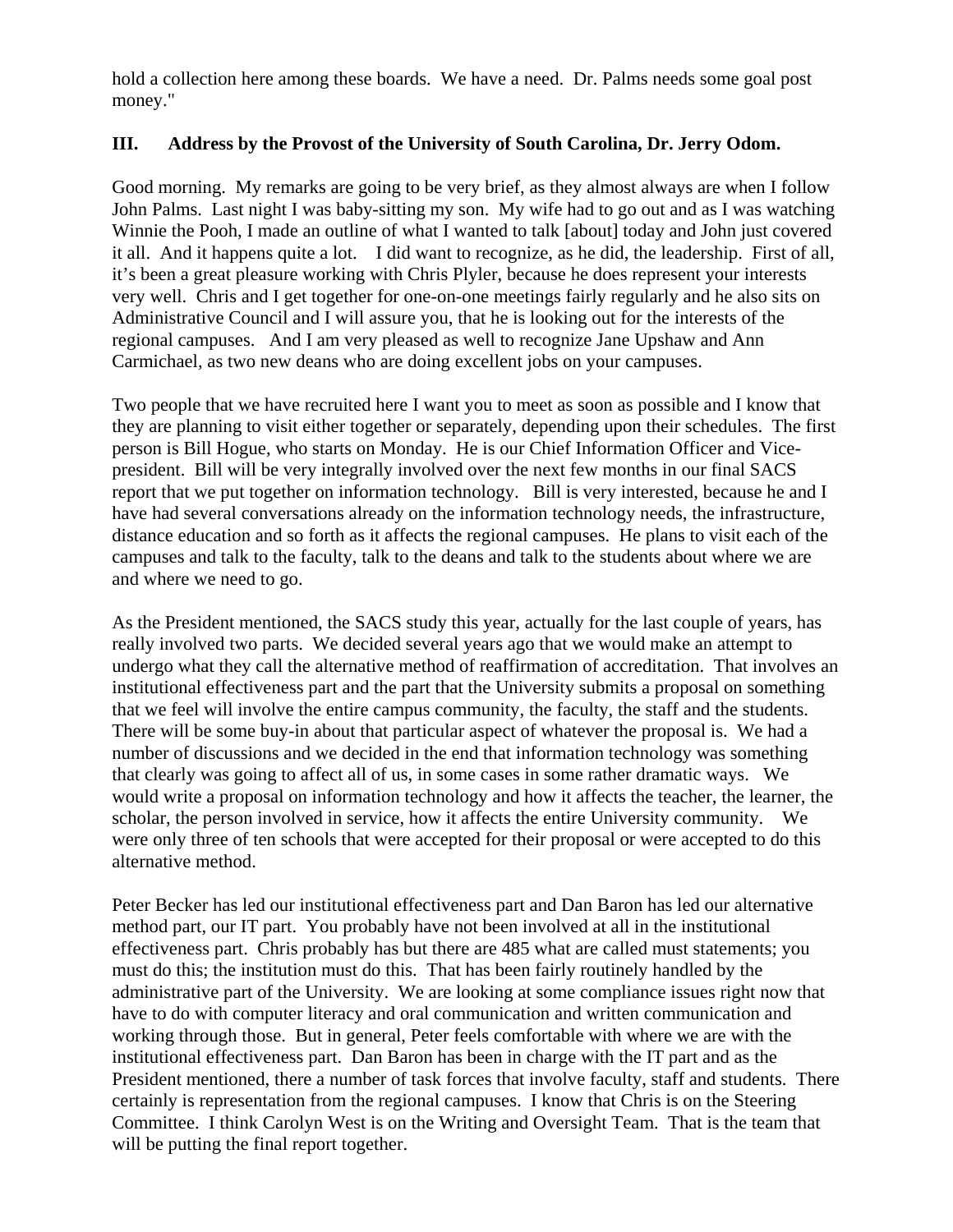Dan spoke yesterday at the Student Trustee Liaison Committee meeting. I would like to tell you that I agreed completely with the statement made by the Chairman of the Board. In fourteen years of attending those meetings, he had not heard a more articulate and enthusiastic group of students than we had with us yesterday. They seemed to be very engaged in what was going on [on] the campuses and they were very anxious to tell us about what was going on. The young man from Union was very enthusiastic. He had some very interesting things to say. Also the young lady from Sumter talked a lot about what was happening there, what they are doing and clearly very active participation in student governments on most of the campuses. She said she wanted to be re-elected. She said I'm running for re-election and I hope I'm going to be a repeater.

Dan talked to the students about this yesterday. There are a number of forums and focus groups that will be held this fall and I hope you have those schedules. We have been very insistent that we want the regional campuses involved in all of the discussion that goes on. So, this is going to be transmitted by satellite to all of the campuses and I hope that participation will be heavy. I know that Dan plans to visit each of the regional campuses again this fall to talk to your faculty about where we are and where we want to go, in putting together this final report which is called "2006: Information Technology at the University."

I talked about Bill Hogue; the other person is Bill Harris. Bill Harris is the new Vice-president for Research and he is very interested in the research and scholarship that is going on on the regional campuses. He wants to visit as quickly as he can the regional campuses and I'm sure he will [be] doing that some time this fall. He's only been here for a couple of weeks. He currently is meeting with each of the colleges on this campus, but he certainly does want to meet with regional campuses faculty as well.

I think those are the main topics that I wanted to cover today. I don't want to end on a negative note, but I do want to tell you that based on conversations that I had had with the Provost Advisory Council, who I have found to be an incredibly helpful group to me in talking through some of the concerns on the regional campuses, I had put into the budget this year, eighty thousand dollars for databases for the libraries. Unfortunately, the budget situation this year was such that we were not able to allocate any money to our library or to these databases on your campuses. I have had a conversation with George Terry. I have told him that it is very important to me that as he negotiates licenses for this campus, that he do everything possible to include the regional campuses in those negotiations, either at no charge or at the least possible charge that we can do that. I know that he is looking at a license for Science Direct and he certainly trying to negotiate a license that will include all five regional campuses.

The President and I can both answer questions.

**Catalano (Lancaster):** I understand that because of some comments by a legislator named Stille, the administration is going to insist that we now all have Friday classes. First of all, is that correct? Second of all, is that the best way to handle the legislature in this regard? Have we made a good case to legislature for why some of our campuses don't have Friday classes?

**President Palms:** It's nothing to do with Stille. We've been dealing with Stille for ten years. That is not the reason, whatsoever. There are a lot of other reasons. I think that it is very difficult, very candidly, to make the case why there are not classes on Friday. We're so desperately in need of resources, so underfunded. So, with the increases in enrollment that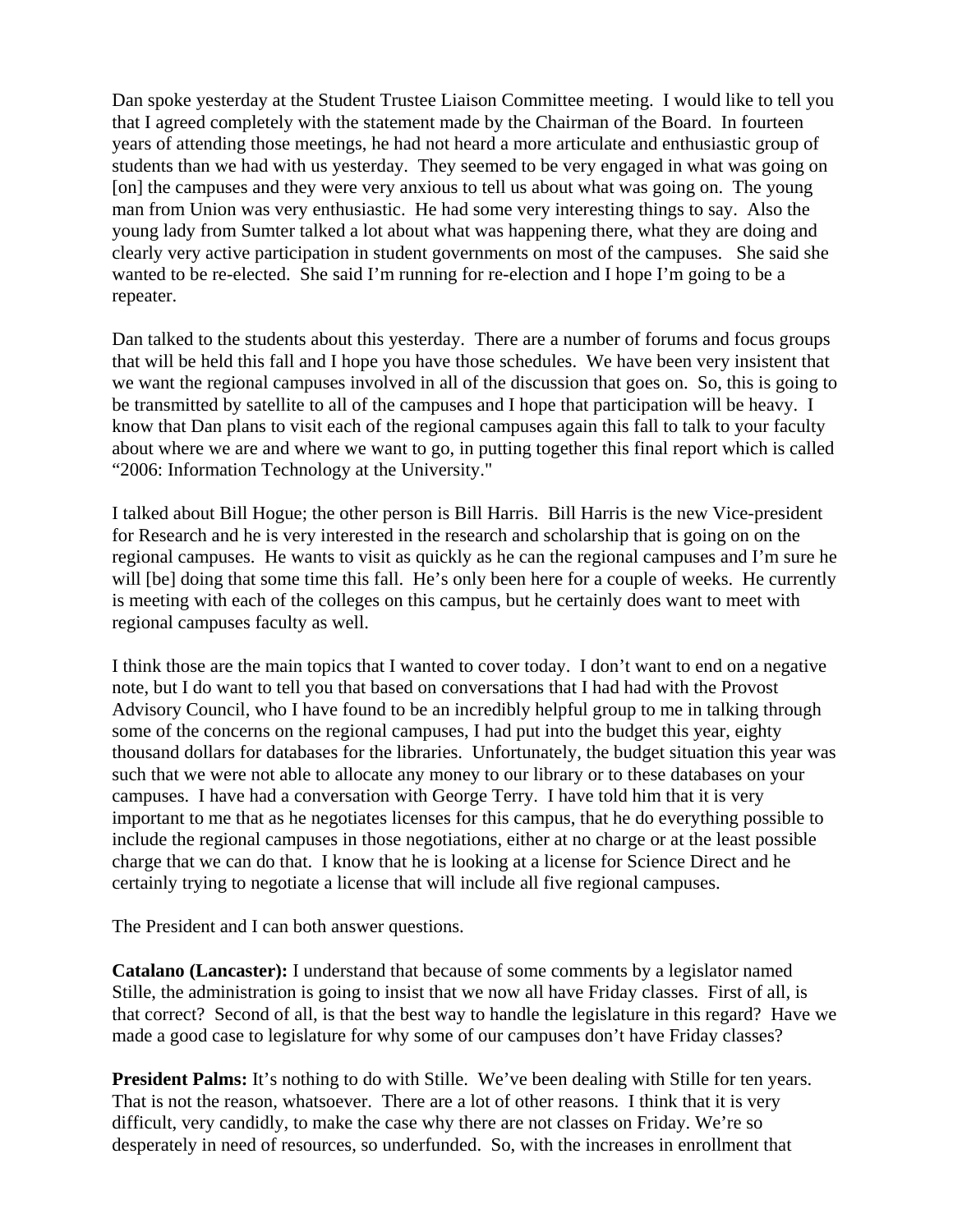decision was made at the highest administrative level to make the case why this university should be using its resources as we're building buildings and asking for new buildings, and we're asking for new resources, why are we not using all the scheduling opportunities we can.

**Catalano (Lancaster):** Was there ever a dialogue between the administration and the faculties of those campuses involved in this where maybe the position of the other side was put forward too?

**President Palms:** I think we are very much aware. I was in a university where we had one day with no classes also for all the same reasons. It just did not last. The bottom line is the times. We argue so much on one side of how inadequate they're funding and how desperately we need space for the scheduled classes. It just doesn't seem to provide us a compelling case that's credible as good as the arguments are. It was a judgment.

**Bishoff (Sumter):** Where is the Palmetto College concept right now?

**Provost Odom:** The Palmetto College concept, I'm currently in the process of appointing a task force. There was a meeting to discuss a number of issues earlier this week with Chris, and Carolyn and Harry Matthews and Sally Glover. There are number of issues I would like to ask this task force to address having to do with the Palmetto College. I asked each of those individuals to send me an e-mail concerning what kinds of issues this task force should examine. Because we've been working so hard on SACS right now and we're coming down to the end, and we have so many task forces that are preparing their final reports for the Writing and Oversight Team to begin the big report, I've been reluctant to ask some people, because some people are just saying I can't do anymore. Please don't ask me to do anymore right now." And I understand that feeling. But I think that these task forces have pretty much wound up their work at this point. We have a couple or three that still need to do some more with their reports, but we're now at the point where I can take these suggestions from these various individuals and put a task force together. It would be an excellent task force. So, it should get off the ground fairly soon. There are really a lot of sticky issues with a concept like this. The President and I have discussed this and are very much in favor of the concept in general. But there are a lot of things that will need to be worked out and recommendations made. It's going to require some very deep thinkers and creative people to decide how we can put this forward.

**Reisenauer (Sumter):** Has there been any discussion on the Columbia campus among the faculty about the best way to handle this new federal policy connected with financial aid about mandatory taking of attendance in classes and whether there is any recommended policy for some of us who never make a point to always take roll and find that it takes up valuable instruction time. I don't know if you're aware of this policy, but there is some concern on the Sumter campus to see if there is any Columbia discussion on the best way to handle this and to deal with the paper work involved in keeping accurate rolls for this requirement?

**Provost Odom:** No, as far as I know. There may have been discussion with the financial aid folks and with student affairs. As far as I'm concerned, there's not been a general discussion of this. We do have a mandatory attendance policy on this campus. We also have a policy that if you miss more than a certain percentage of classes, your grade is dropped by a letter. We anticipate that our faculty are in one way or another, keeping track of who's coming to class and who's not.

**Faulkner (Lancaster):** A point of clarification on that: I was under the impression that University policy was that faculty could lower your grade if you missed a certain percentage of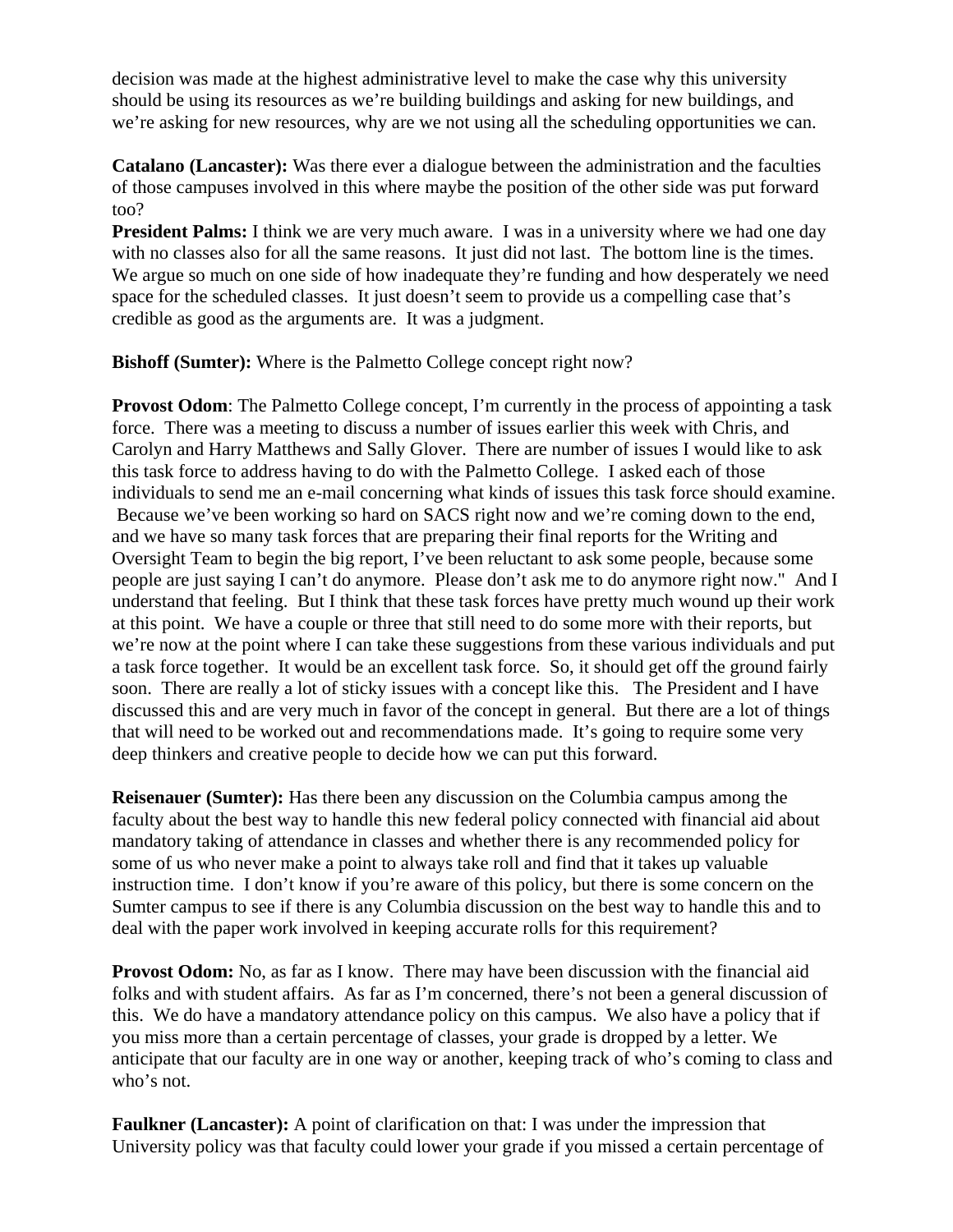classes, but you're not required to.

**Provost Odom:** That's true. They can and I think that most faculty take that seriously.

**Faulkner (Lancaster):** I'd like to combine a couple of questions. We continue to have some difficulty with a couple of Columbia colleges or departments. One, for instance, is in Statistics. We have difficulty getting people approved to teach those classes. It wasn't that long ago that statistics was considered a sub-discipline of math and anything that qualified a math professor was a Ph.D. to teach that. Now the statistics department is demanding more than that. On our campus it doesn't justify hiring a faculty. It's difficult to find an adjunct on hand in our service area. The other issue has to do with the Business School and what appears to be discrimination against our students. John Catalano could address that better. He has a student a couple of months ago who attempted to transfer into the Business School in Columbia and they were holding him to a higher standard than they did Columbia students who attempted to transfer into the program.

**Provost Odom:** I can tell you about that second, John, if you have a specific example, I'd like to know about it because that should not be the case. Students from the regional campuses are supposed to be held to the same standard as student transferring into business from another college on this campus or a student transferring from another university. It's a "C" average or a 3.0 and a "C" in calculus and that should be applied straight across the board.

**Catalano (Lancaster):** The specific case was a little different than the way it was presented, but we won't go into that now. There have been some questions, however, that when the Business College changed that from what it was before to the 3.0, that the students who had entered as business majors on the regional campuses entered on a catalog that did not have 3.0 as the requirement and then when the Business College changed it, it retroactively affected a lot of students who had been with us for a year and a half under other conceptions of what they would need to transfer. It seemed that in the University in the past, we have gone under the catalog students entered rather than retroactively allowing a change.

**Provost Odom:** Chris discussed this with me just a little bit. I would just like to read from the current bulletin, page 17. It says: "The faculty retains legislative powers in all matters pertaining to the standards of admission, etc." What has to happen is that the BA school certainly this had to be approved by the Faculty Senate, be approved by Curriculum and New Courses. Chris and I have talked about having closer interaction between someone from the regional campuses, perhaps, Carolyn, always attending or being a member of Curriculum and New Courses.

I would compare this to tenure and promotion. When you come in and the criteria change, you can choose to be judged on those criteria. You can't choose to change the process. For example, a faculty member who came in when we weren't getting outside letters, that's the process, that's not the criteria. Outside letters have to be collected on that individual in tenure and promotion procedures. I think the faculty retain the admissions standards and the students can't say, "I came in under different standards." That's my interpretation and I think that's the interpretation of the business faculty. They retain the right to deal with admissions standards.

**Catalano (Lancaster):** We advise new freshmen. We usually tell them that this is Columbia's catalog and is to be taken as a contract between you and the University. And when we change that contract in midstream, we ought to make every effort to accommodate what we promised in the past.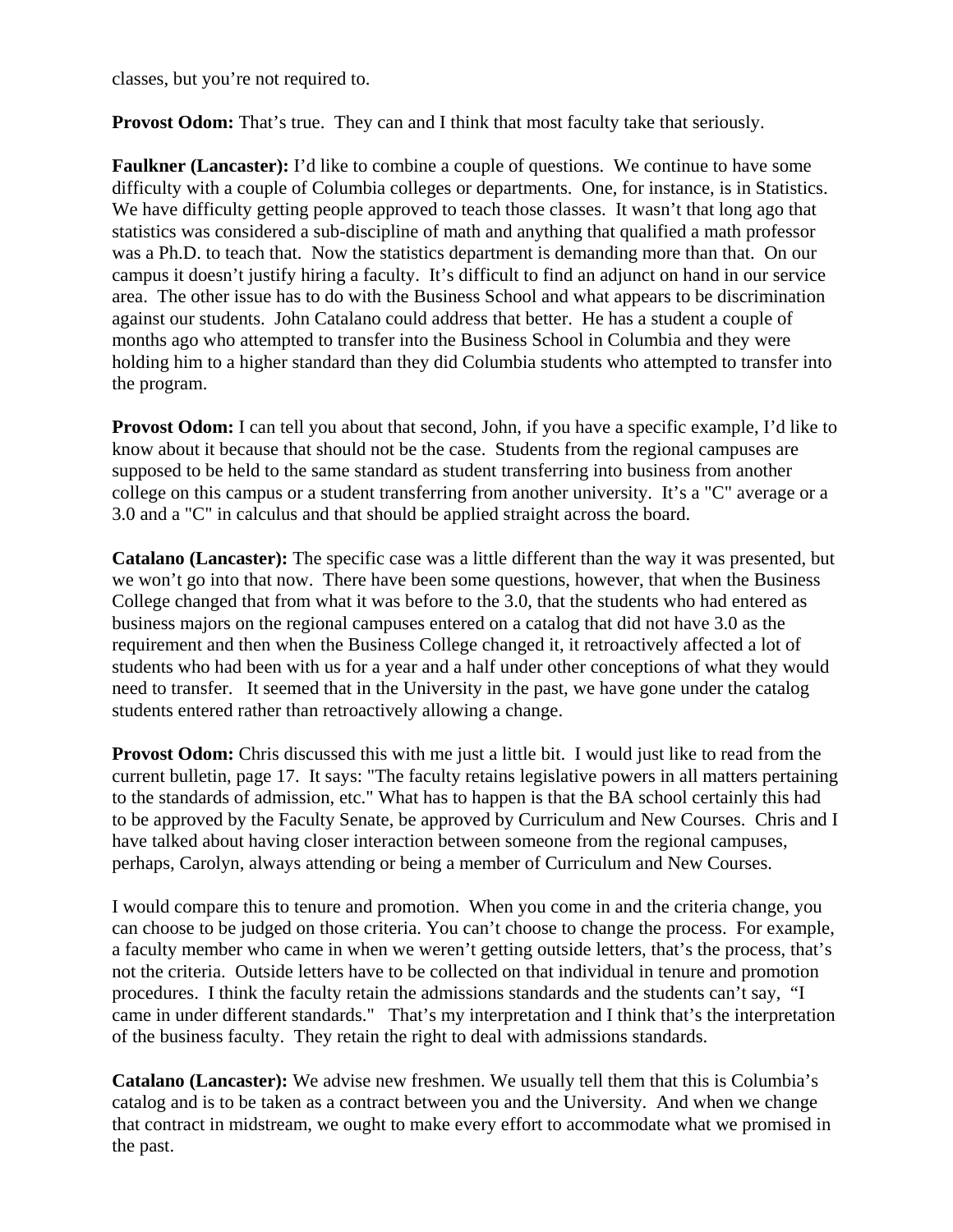**Provost Odom:** I agree with that as far as possible. I called Carolyn Jones in the Business School and she told me that a number of exceptions were made particularly for regional campuses students during the transition period.

Regarding the statistics, I have a note about that to call Joe Padgett and talk to him about is there some change and what the change is and can he articulate that to me so we can talk about it at the regional campuses.

**Associate Vice-provost West**: He really didn't change. What happened was that when statistics was under Mathematics, the files and credentials of faculty were reviewed by the mathematics chair and he would approve statistics based upon your mathematics background. What Dr. Padgett is now saying is that they need to have 18 hours of statistics which he is supported in his decision by SACS criteria. It's because statistics is now a separate entity that has a chair that reviews the credentials and that is why it's happening. We just don't have people in our communities that have 18 hours of statistics and the courses that we are usually asking to be approved are very low level statistics courses. That's his judgment. Dr. Padgett has written me numerous letters rejecting peoples' credentials.

**Provost Odom:** I will still talk to Joe to make sure he understands the problem of having that expertise in the communities.

**President Palms:** It's one of those "must" statements. The chair of a visiting team indicated we no longer have that flexibility regarding satisfying the required number of graduate credit hours.

**Provost Odom:** If there is a well-justified letter placed in the file of that individual justifying why he or she possesses the expertise, perhaps, that's acceptable. I will talk to Dr. Padgett.

**Logue (Sumter):** Our campuses appreciate the provost development grant. I think we've had a lot of faculty take advantage of that. We think that's a very good thing. I was wondering what your perspectives were about that?

**Provost Odom:** I would say, "so far, so good." I'm pleased with it.

I have your faculty manual currently. It was forwarded to me by Chris. Don Greiner has gone through that totally and has made comments. I'm half way through it. It's not something I take lightly at all. I'm reading and looking at these changes and as soon as I finish, then we will get together with Chris and discuss it and then come back to you and discuss it as well.

The senate was dismissed to committee meetings.

# **Afternoon Session:**

Chair Faulkner called the afternoon session to order at 1:35. New senator booklets are available from Chair Faulkner.

## **IV. Approval of the Minutes:**

The following corrections were made to the April 7, 2000, senate meeting: **Borycki (Sumter):** page 3, on standing committee, section C, change: "survey conducted by the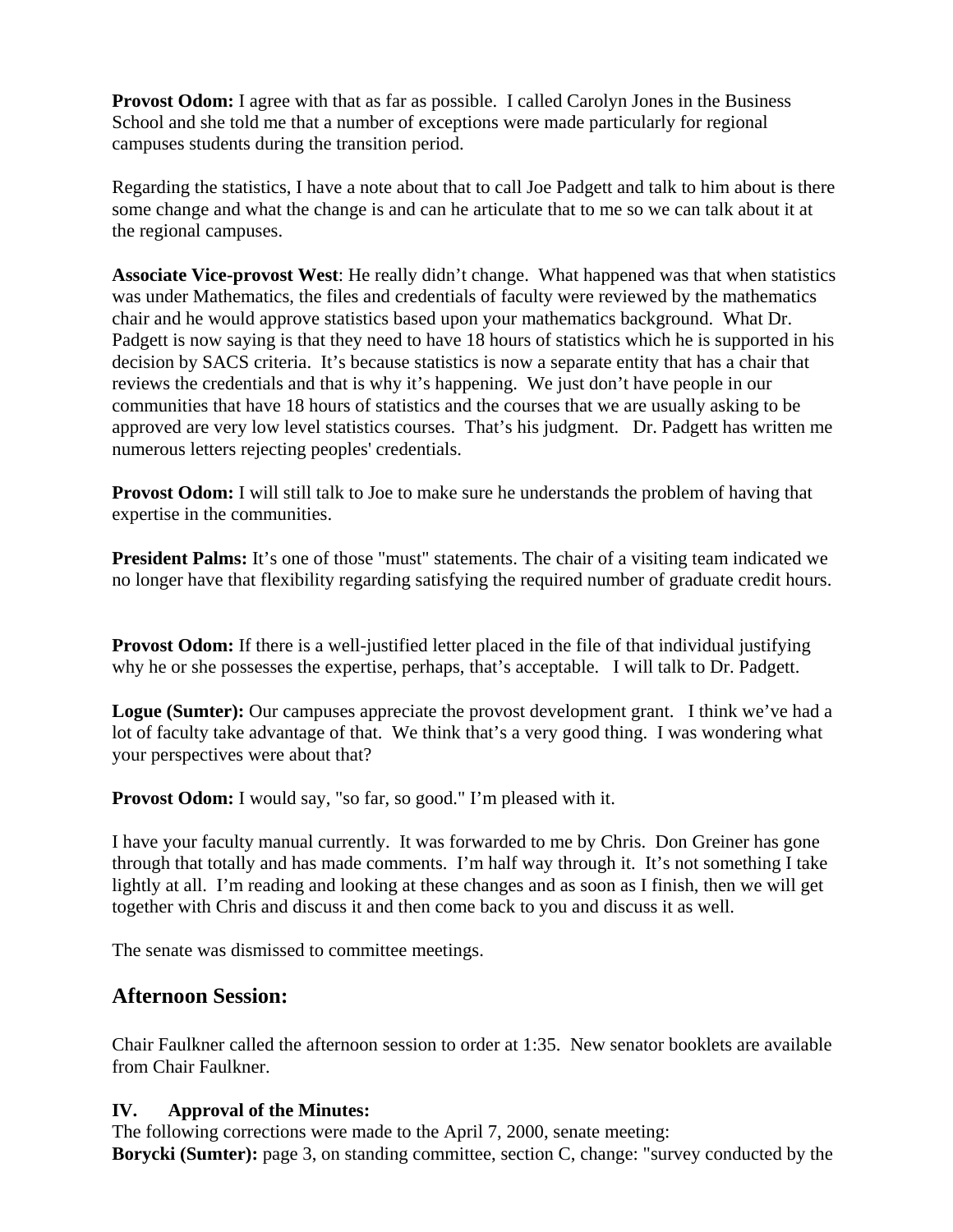Welfare committee, "to survey conducted by the System Affairs committee." The minutes were approved as amended.

Chair Danny Faulkner asked that reports from Deans, Standing and Special Committees be sent electronically (Word or WordPerfect documents) to the RCFS secretary for inclusion in an allelectronic version of the minutes. Only limited paper copies of the minutes will be provided to libraries and other archives.

Campus deans were asked to limit their comments to five minutes and to provide electronic copies of the reports to the RCFS secretary, Roy Darby at RODarby@gwm.sc.edu

#### V. **Report of the Vice-Provost and Executive Dean of the Regional Campuses –**  Dr. Chris Plyler (Attachment 1)

Vice-provost Plyler asked that the deans of the regional campuses introduce the senators from their campuses.

Beaufort (Dean Jane Upshaw): Efram Burk, Randy Cross, Carl Eby, Robert Landrum, Babet Alverez, Carla Curran. Alternates: Scott Kiker and Ellen Malphrus. Executive Committee: Roy Darby, secretary

Salkahatchie (Dean Ann Carmichael): Wayne Chilcote, Bette Levine, Ed Merwin, Roberto Refinetti, Larry West. Alternate: Ron Cox

Sumter (Dean Les Carpenter): Chris Borycki, Bob Costello, Charles Denny, Jean-Luc Grosso, Sal Macias, Kay Oldhauser, Eric Reisenauer, Alternate: Eric Hauser. Executive Committee: John Logue.

Lancaster (Professor Danny Faulkner): John Catalano, Noni Bohonak, Todd Scarlett, Lisa Rashley, Fran Perry, Lori Hicks. Executive Committee: Danny Faulkner

Union (Professor Mary Barton): Harold Sears, Bob Kearse, Susan Smith. Executive Committee: Mary Barton.

Continuing Education Academic Credit Programs (Dr. Sally Boyd): Buddy Dunlap, Linda Allman, Kathleen Fritz. Executive Committee: David Bowden

Vice-provost Plyler then introduced Professor Dan Barron,

## **V. Report of Professor Dan Barron, Co-chair, SACS Reaffirmation of Accreditation Self-Study** (Attachment 2)

Question: "Can you briefly define whatever the working definition of 'seamless University' is?" According to SACS, the "seamless University" means that the Columbia campus and the regional campuses are considered as one entity. From the last time in 1990, each campus had to do its own self-study. Part of it is "how do we define seamless?" The University of South Florida is the most recent example of a multiple-campus system that has been looked at by SACS as a seamless university." Are the English people talking to the English people? Are these the same types of English courses? What's the difference between taking English 101 at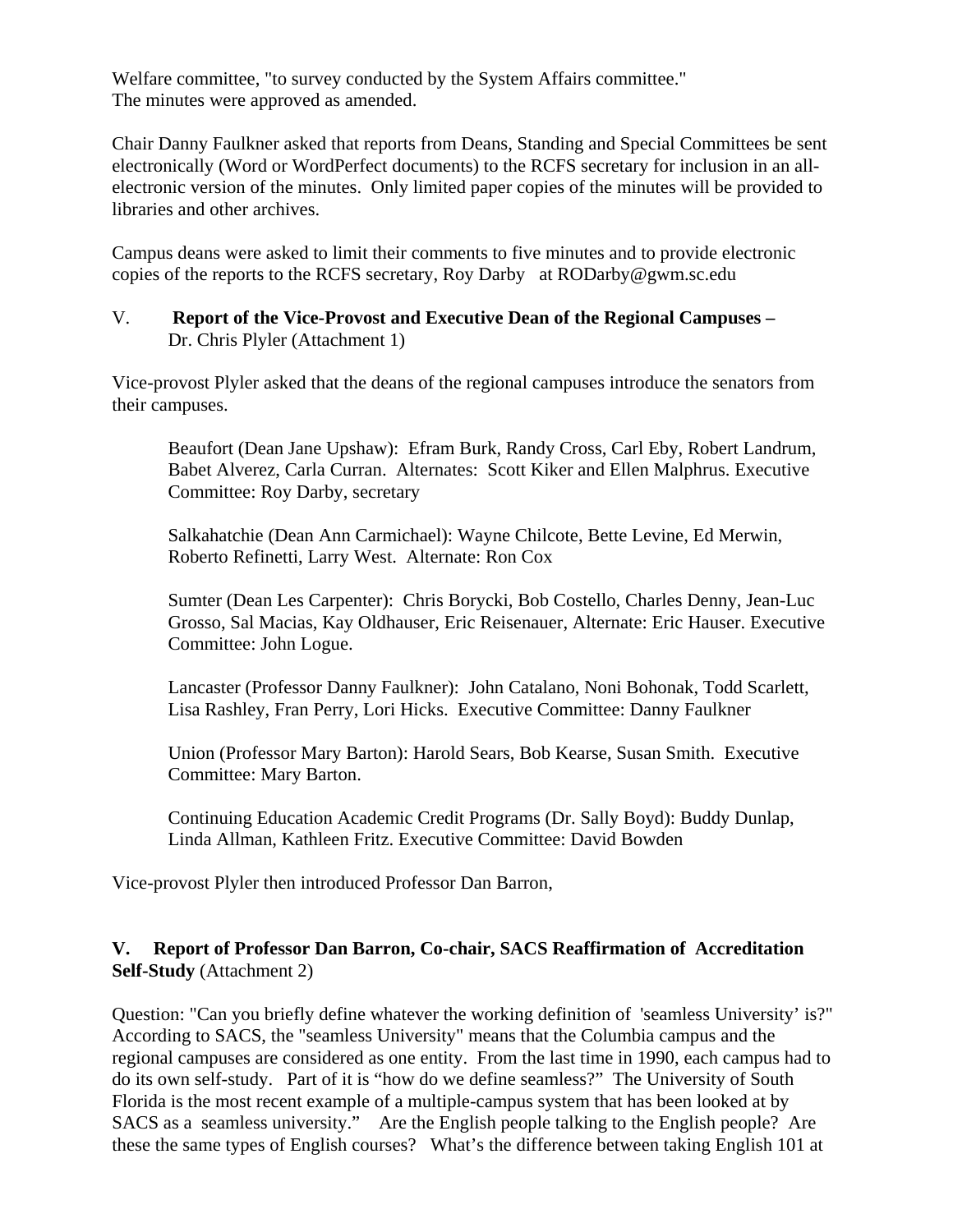Salkahatchie and taking English 101 at Union. The compliance side will look at that. Are you doing that? Is that true

**(Logue, Sumter):** Do we have to be concerned with recommendations that came out of the past self-studies? Will they go back and look at that self-study and see if we followed those recommendations?

**Barron:** We have looked at the past self-study and those recommendations have been checked off. Within three to five years the recommendations had all been checked off and we had been given a clean bill of health. However, we are facing some of the same questions: How do we define ourselves?

**Rashley (Lancaster):** Remind everyone of the online feedback.

Barron: Most of the task force reports are up on the websites. It'll be in within a week. You can look at the SACS site. You can send feedback, e-mail, however, you want to do it.

**Barron:** The other thing is we can't be hampered by money; we can't be hampered by history and tradition. We've got to look at a truly positive vision. 2006 has to be a vision statement.

## **VII. Report of the Associate Vice-Provost of the Regional Campuses** (Attachment 3)

#### **VIII. Campus Deans Reports**

- A. USC Beaufort Dean Jane Upshaw (Attachment 4)
- B. USC Lancaster- Professor Danny Faulkner (Attachment 5)
- C. USC Salkehatchie- Dean Ann Carmichael (Attachment 6)
- D. USC Sumter (Attachment 7)
- E. USC Union (Attachment 8)
- F. Academic Programs (Attachment 9)

#### **IX. Reports from Standing Committees**

- A. Rights and Responsibilities Professor Wayne Chilcote (Attachment 10)
- B. Welfare Committee Professor Noni Bohonak (Attachment 11)
- C. System Affairs Professor Christine Borycki (Attachment 12)
- D. Executive Committee Professor Roy Darby (Attachment 13)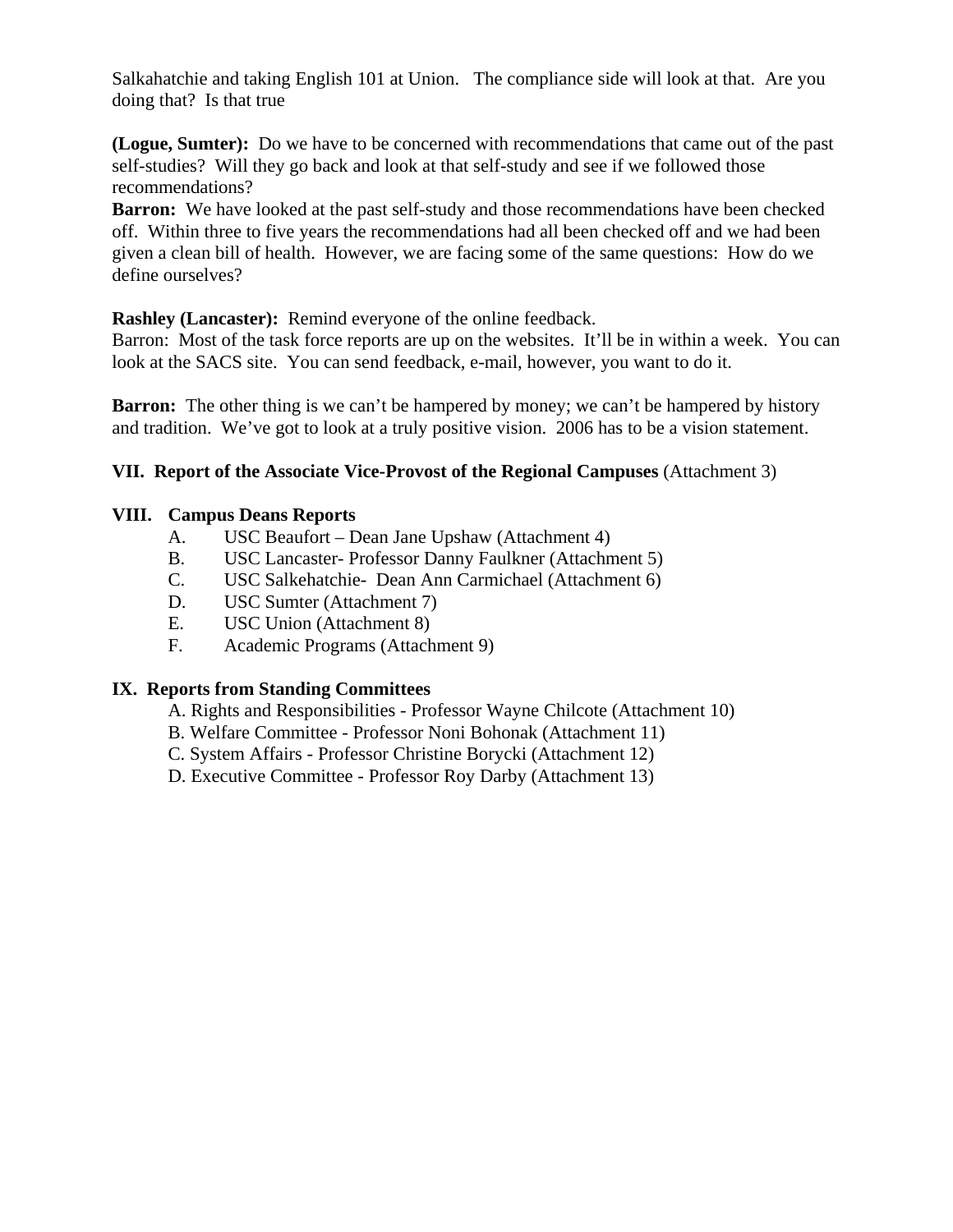## **X. Reports from Special Committees**

- A. Committee on Libraries Professor David Bowden No report
- B. Committee on Courses and Curricula Professor Christine Borycki (Attachment 14)
- C. Committee on Faculty Welfare Professor Duncan McDowell No report

D. Faculty Board of Trustees Liaison Committee - Professor Ellen Chamberlain (Attachment 15)

E. Research and Productive Scholarship Committee - Professor Bob Costello - No report.

# **XI. Other Committees:**

- A. Conflict of Interest Committee: Professor Wayne Chilcote No report
- B. Grievance Committee Steve Bishoff elected Chair No report

C. Manual Review Ad hoc Committee – Professor Wayne Chilcote and John Logue – No report

D. Regional Campuses Academic Advisory Council - Professor Danny Faulkner – No report

# **XII. Special Orders and Elections:**

The Chair opened the floor for nominations for Vice-chair of the Regional Campuses Faculty Senate.

**Chilcote (Salkehatchie):** On behalf of the Salkehatchie delegation, we nominate Larry West. **Borycki (Sumter):** Second .

The nominations were closed and a motion made to accept Larry West by acclamation. The motion passed.

**XIII. Old Business:** There was no old business.

**XIV. New Business:** There was no new business.

**XV. Announcements:** There were no announcements.

Chair Danny Faulkner adjourned the meeting at 2:40 pm.

Respectfully submitted,

Roy Darby, Secretary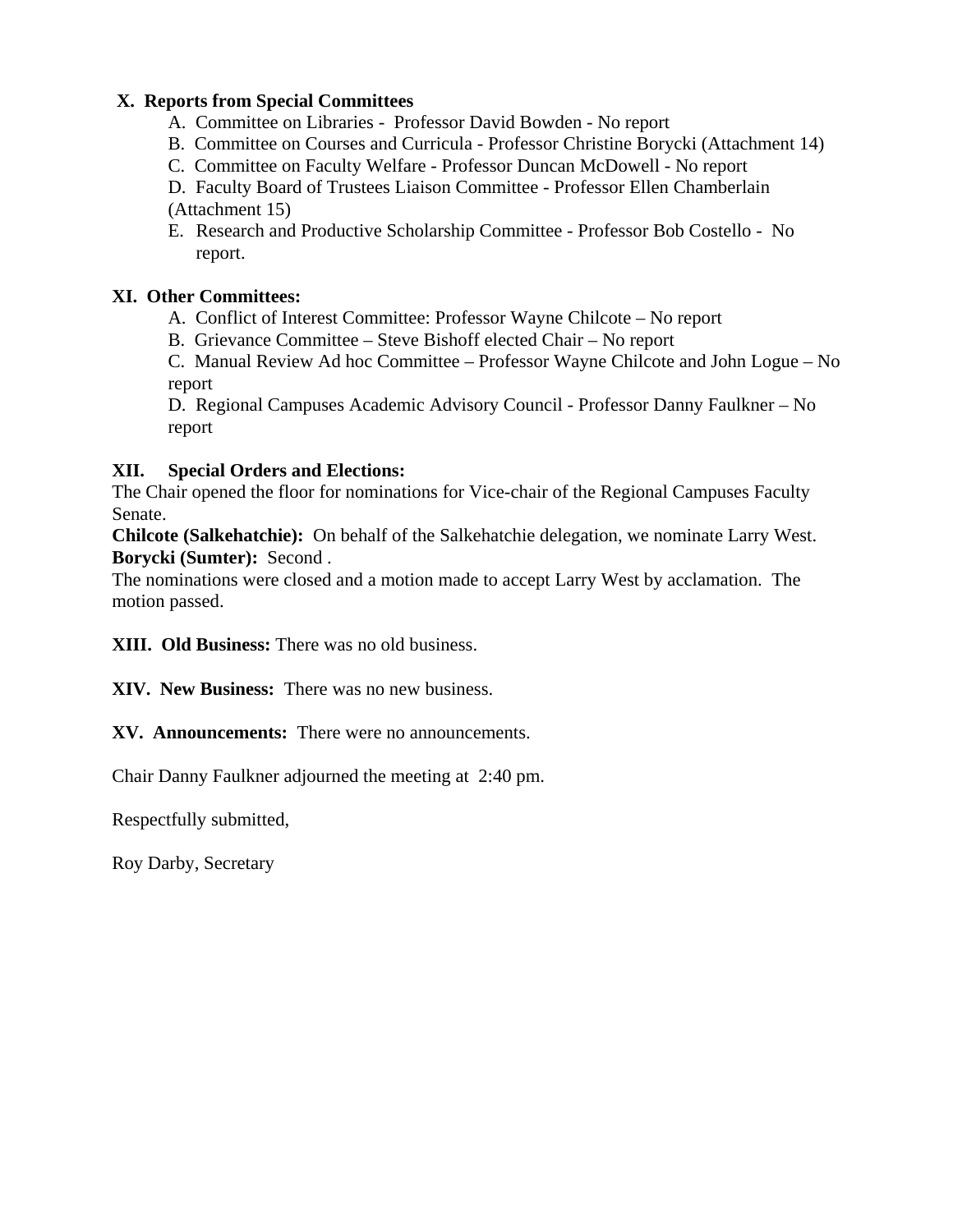#### **Attachment 1**

#### **Report to the USC Regional Campuses Faculty Senate September 15, 2000**

#### **Vice-Provost and Executive Dean of the Regional Campuses**

Welcome back for the fall 2000 semester

In the interest of time and because you have already been addressed by the President, Provost and, momentarily, the co-director of the SACS Self Study, I offer a very brief report

Call on campus deans to introduce Senators

2000-01 promises to be a busier year than usual due, in part, to the bicentennial events beginning on January 10 and preparations for the self-study visit that will take place April 1-6

Discussions continue with the Provost on ways and means of proceeding with an examination of alternatives for improving academic and support relationships between the five regional campuses and the Columbia campus

Our office in cooperation with the Regional Campuses Deans has submitted a healthy list of capital projects for University and Legislative consideration although the prospect of a bond bill in 2001are slim

Introduction of Dr. Dan Barron, Professor of Library and Information Science and co-director of the SACS Self Study 2001

End of Report

Submitted by Chris Plyler Vice Provost and Executive Dean Regional Campuses and Continuing Education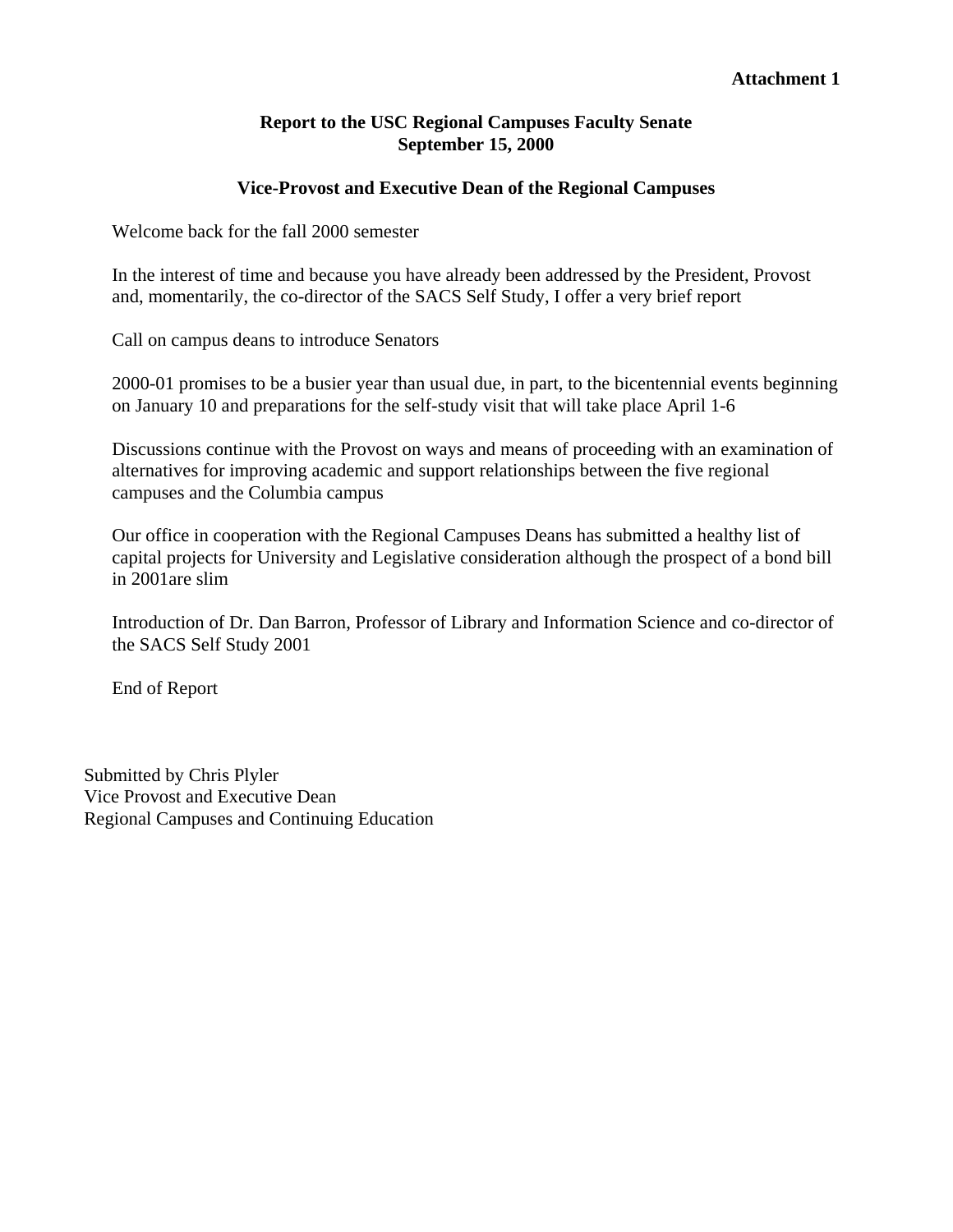

 **USC 2006: The Learner, the Teaching Scholar and the University for the State and Beyond** 



 **SACS Reaffirmation of Accreditation Self-Study** 

http://aim.deis.sc.edu/sacs/ Information Technology Focus Fall Brief Dan Barron, Co-Director ddbarron@gwm.sc.edu or 7-9770

#### **Goal of the Self-Study**

The goal of the University of South Carolina's self-study is to determine opportunities and patterns for growth among USC faculty, students, staff, and administration related to appropriate Information Technology (IT) applications (including distance education, technologically-enhanced learning, and desktop information access and dissemination) in the advancement of the University's mission of teaching, research, and service. (The term information technology (IT) includes voice, data, and video networks and connectivity; satellite links; computers, peripherals, software, and laboratories to support the full range of information storage, retrieval, use, repackaging, and communication; and the related hardware and support systems required to manage and maintain their effective application.)

#### **Strategic Objectives**

VIII. The University will determine the extent of current University-wide IT use and the impact that IT has had on learning, scholarly productivity, and service.

- 1. The University will determine the extent to which IT can help foster a stronger learning community within a diverse University and, at the same time, develop an institutional vision for the use of IT in a rapidly changing social and economic environment.
- 2. The University will determine the extent to which current and emerging technologies can accommodate and enhance a diversity of teaching and learning methodologies and requirements.
- 3. The University will determine what faculty and student development opportunities are in place and those that need to be developed to assure that the IT available is used to its fullest potential.
- 4. The University will assess its current involvement in and potential for leadership and participation in the developing virtual higher education efforts globally, but specifically in the state and region.

#### **Dates to Keep in Mind (and Circulate to Your Campus Communities)**

A. **28 September**: An introduction to Flashlight, a widely acclaimed learning and teaching assessment program, with Dan Barron and Jean Hensheid.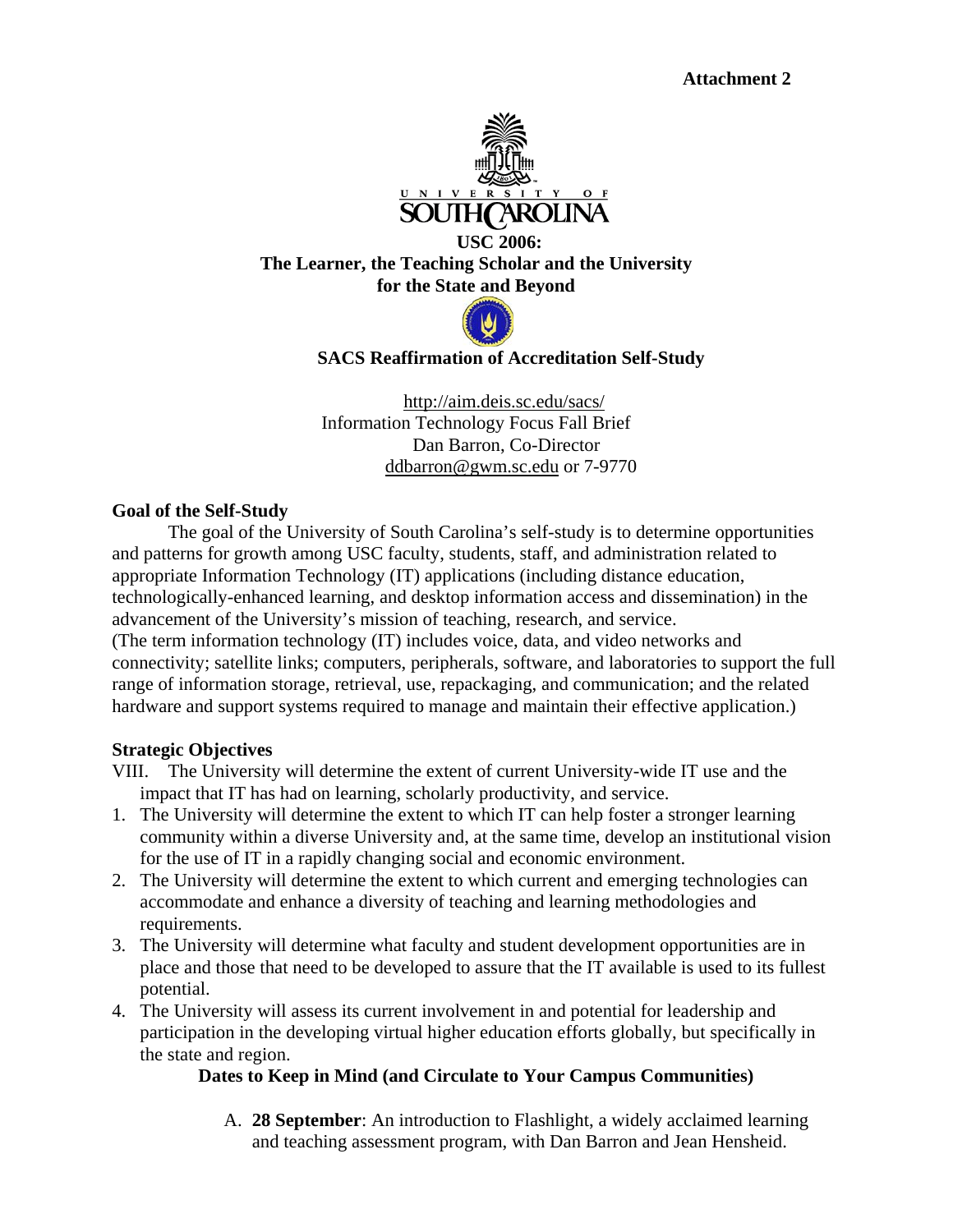Broadcast to the Regional Campuses ETV circuit 311 and Gamecock Cable Channel 10. It will be presented 12-1:30 p.m. This will be a prelude to a fullday workshop by Stephen Ehrmann, Director of the Flashlight Project, on the Columbia Campus on **October 4.**

B. A series of Fall Feedback Forums will be held based on the work of the Task Forces. These will be open to the entire community and will be held in BA 204 and distributed simultaneously on SCETV for our Regional Campuses and on Gamecock Cable. All members of the University community are invited to attend any or all of the forums on the following dates:

Friday, Sept 29, 8:00-10:00 am Friday, Sept 29, 11:00 am-1:00 p.m. Friday, Sept 29, 2:00-4:00 p.m.

Tuesday, Oct. 3, 4:00-5:45 p.m. Thursday, Oct. 5, 4:00-5:45 p.m.

Friday, Oct. 6, 8:00-10:00 am Friday, Oct. 6, 11:00 am-1:00 p.m. Friday, Oct. 6, 2:00-4:00 p.m.

- C. SACS-IT guiding Columbia and Regional Campus Student Forums.
- D. Distance Learner Forums will be conducted online during **October**. Additional information will be available before **29 September.**
- E. Additional Feedback Forums for faculty and students on each of our Regional Campuses will be announced on or before **29 September**.
- F. Drafts of USC 2006 will be on the SACS Website by **December 2000**.
- G. Feedback from the University Community during **January**.
- H. Carnegie Teaching Academy Campus Conversations during the Spring Semester.
- I. Executive Draft to the Chair of the Visiting Committee **1st of February**.
- J. Final Draft to the Peer Visiting Team and Consulting Team **1st of March**.
- K. Visit by the Peer Team and Consulting Team on **1-5 April 2001**.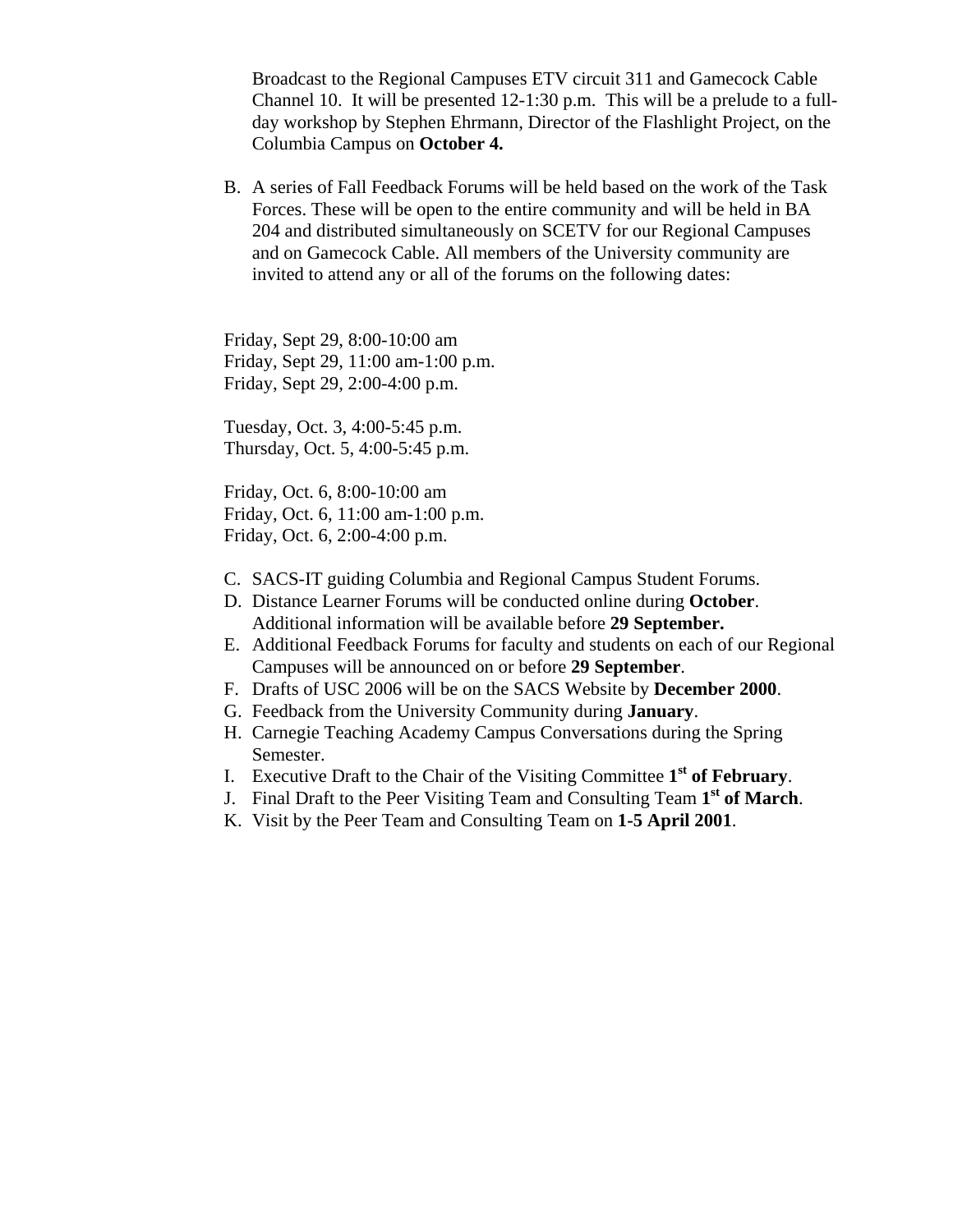#### **Report from The Associate Vice Provost September 15, 2000**

**Annual Report on Tenure & Promotion** – Seven candidates sought tenure and eight sought promotions in 1999-2000. Four candidates were successful in receiving tenure and promotion. The President agreed with the Vice Provost in 100% of the cases. The President agreed with the RCTP 86%, the Deans 71%, the Academic Deans (where applicable) 63%, and the local committees in 71% of the cases.

**Third-Year Review** – The Office of the Vice Provost is willing to informally review the files of those faculty who are going up for third-year review. If you are interested in getting feedback from our office, please ask you Dean to forward your file to the Vice Provost when the process has been completed on your own campus.

**SACS Reaffirmation** - The reports of the task forces are available at the SACS website <http://aim.deis.sc.edu/sacs/> There will be forums beginning in two weeks to allow input from anyone who is interested in the contents of the task force papers. You may participate through the distance delivery on your campus or you may also come to Columbia to participate if you wish. I would urge you to read all of the task force reports because most of them will have impact on the future of our campuses. The forums will be held in BA 204. The dates are:

Friday, September 29, 8:00-10:00 am Friday, September 29, 11:00 am – 1:00 pm Friday, September 29, 2:00-4:00 pm Tuesday, Oct. 3, 4:00-5:45 pm Thursday, Oct. 5, 4:00-5:45 pm Friday, Oct. 6, 8:00-10:00 am Friday, Oct. 6, 11:00 am-1:00 pm Friday, Oct. 6, 2:00-4:00 pm

Please make your colleagues aware of these opportunities to provide feedback on the contents of the reports and on the future of the University.

**USC Bicentennial** - One of the activities across the state will be a middle school outreach. There are 77 middle schools in 30 counties participating. It would be a good time for faculty, students and alumni to participate in the middle schools in our communities. Information will soon be available on the Bicentennial website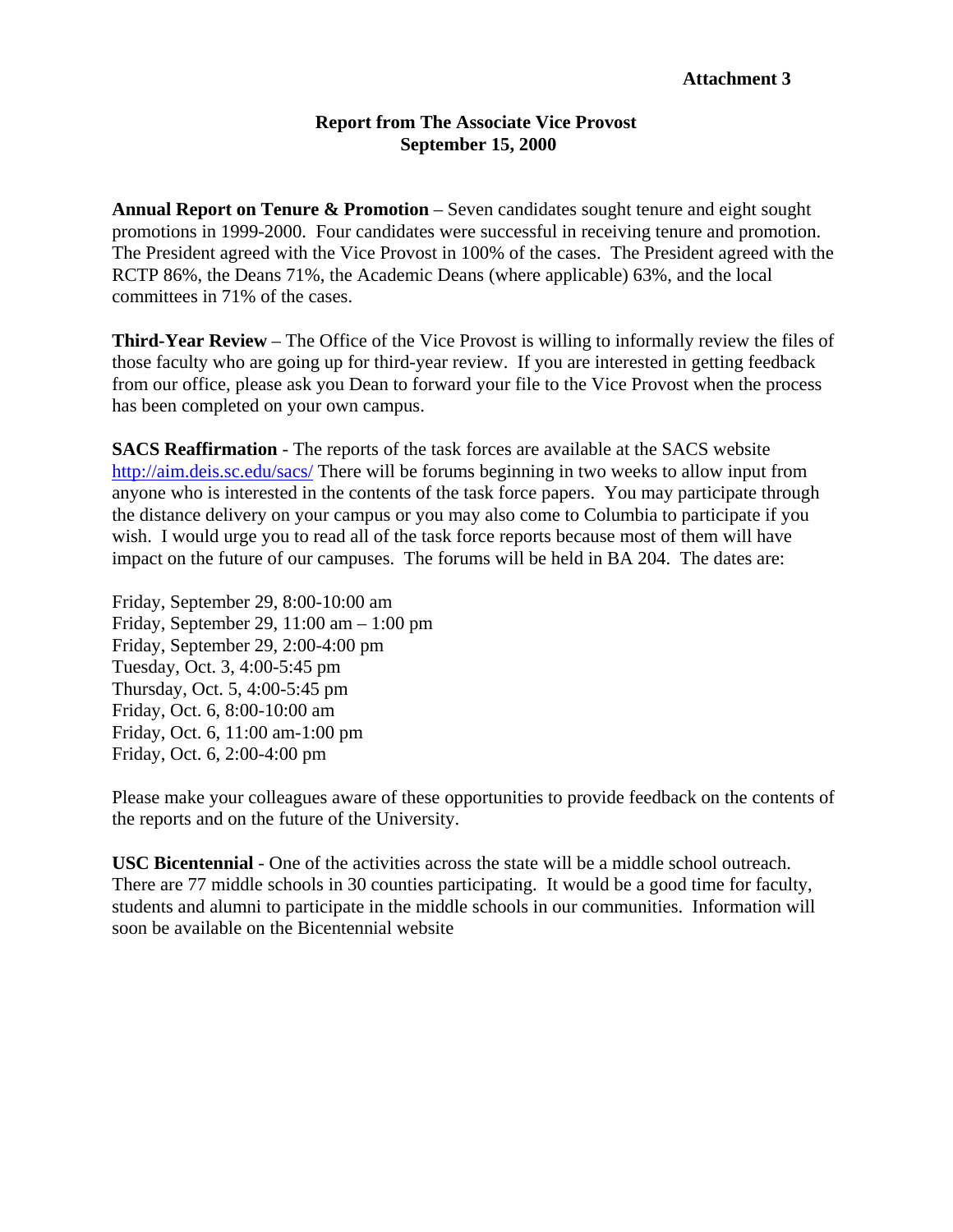#### **USC Beaufort Report Jane T. Upshaw, Dean September 15, 2000**

The Fall Semester finds everyone at USCB very busy. We have the highest enrollment growth of any USC campus in both headcount and FTE with over 7% in each category for the fall term. This growth certainly mirrors the extraordinary growth of the region.

Four faculty members have joined USC Beaufort this fall. They are Professors Beth Cralley in Psychology, Ellen Malphrus in English, Davis Folsom in Business, and Scholar in Residence Roy Flannagan. All bring unique talents and expertise to our institution and each is already contributing to the life of USCB in the Lowcountry. We also have two administrative staff positions that are new to USC Beaufort. They are Director of Development Colleen Callahan and Assistant Dean of University Relations Gail Quick. Ms. Callahan is responsible for fundraising and local cultural and development grants and comes to USC Beaufort with extensive experience having served previously as a development professional at the High Museum in Atlanta, Aid Atlanta and the Self Family Art Center on Hilton Head Island. Dean Quick will be responsible for programmatic grants from federal and national foundation sources and has been in institutional development for over twelve years. She has been responsible for millions of dollars from public and private funding for institutional advancement in her previous positions. USC Beaufort is pleased to have all of these faculty members and administrators join the institution.

The Beaufort College Building is scheduled for completion at the end of October. On November 2, the South Carolina Commission of Higher Education will meet at USCB. Following the commission meeting, we will celebrate the opening of the building at 4 in the afternoon. Dr. Lawrence S. Rowland, Distinguished Professor Emeritus of History, will give the dedicatory address. On Friday evening, November 3, there will be a lecture on the architectural history of the time and region given by Dr. Carl Lounsbury, Architectural Historian of Colonial Williamsburg and Visiting Professor at University of Virginia.

In October USC Beaufort will host a sequence of four Shakespeare lectures titled " Something Wicked This Way Comes" and focusing on Macbeth. The lectures will be given by USC Beaufort English Professor Sheila Tombe, History Professor Robert Landrum, Scholar in Residence Roy Flannagan and visiting Shakespeare Director Bob Devin Jones. The lectures will be held on Tuesday nights at 7:00 PM beginning on October 3 and ending October 24.

Next January and February, USC Beaufort will celebrate the University's Bicentennial with a history symposium titled New Nation, New College. USCB has applied and received grant funding to support this event from the SC Humanities Council and the Bicentennial Commission along with several local granting agencies.

As a part of USC Beaufort's service to the region, we have entered in a partnership with the Jasper County School District. USC Beaufort will provide leadership, research capability and grant writing to develop a systemic change initiative for the school district. The \$100,000 grant for the partnership is a first for USC Beaufort. Dr. Robert Wolf is the Director of the Jasper County School District/ USC Beaufort Partnership. Bob has extensive experience in educational leadership roles and will be an excellent facilitator for this community initiative.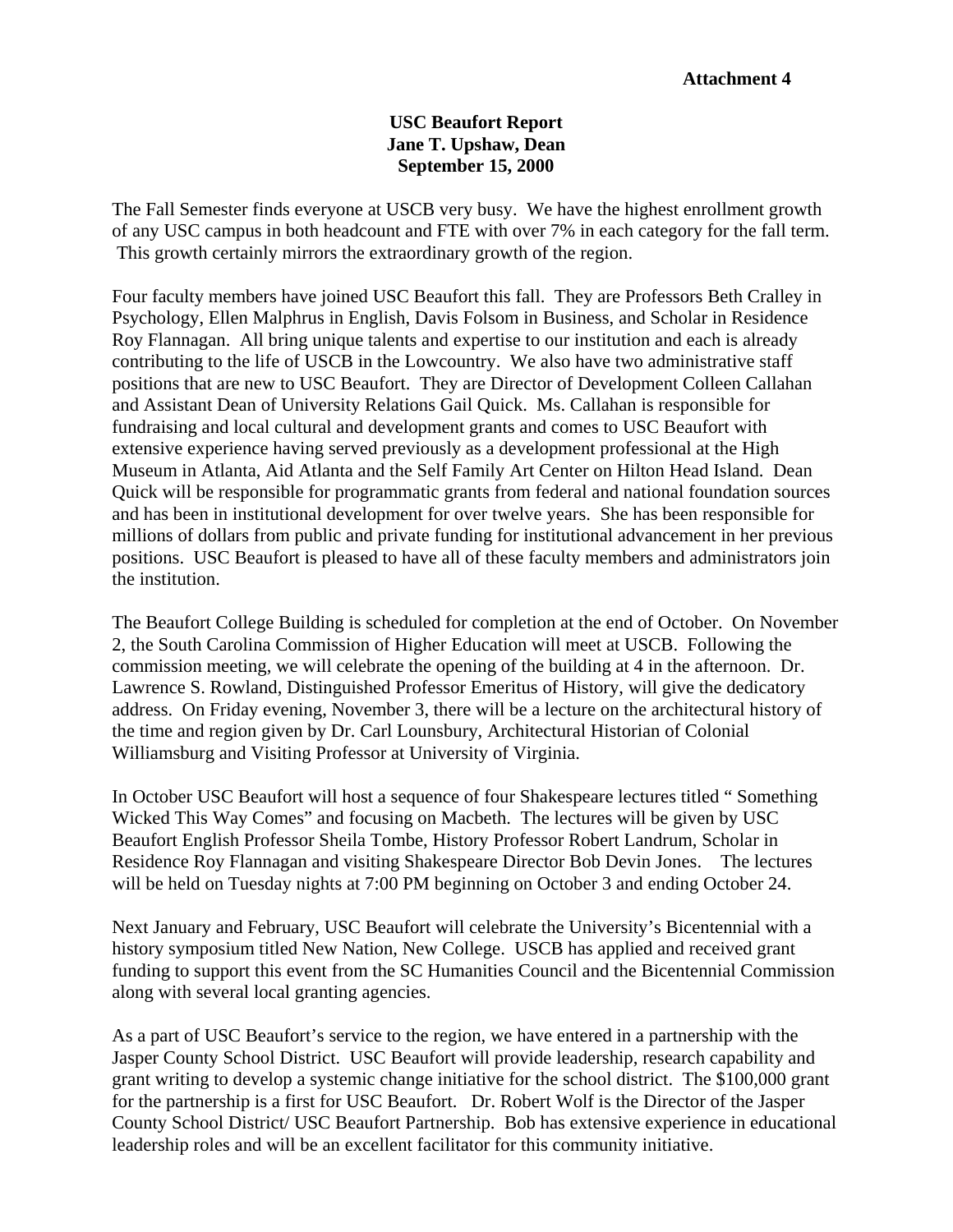#### **USC LANCASTER DEAN'S REPORT REGIONAL CAMPUSES FACULTY SENATE Friday, September 15, 2000**

- USCL held its annual Faculty Retreat on August 21. Along with faculty and staff, our special guest was Dr. Chris P. Plyler, Vice Provost and Executive Dean for Regional Campuses and Continuing Education, USC Columbia.
- On Thursday, September 7, USCL hosted its  $6<sup>th</sup>$  Annual Fall Convocation. This was the first Convocation held in the Charles A. Bundy Auditorium of the James Bradley Arts and Sciences Building. Guest speaker was the Honorable William C. Hubbard, Chairman of USC Board of Trustees. Special guests on the program included the Honorable James Bradley, member of the USC Board of Trustees and namesake of the Bradley Building; Dr. Chris P. Plyler, Vice Provost and Executive Dean for Regional Campuses and Continuing Education; and Dr. W. L. McDow, Chairman of the Lancaster County Commission for Higher Education. Mr. Ray Gardner, Chairman of the Lancaster County Council and President of Lancaster County Economic Development Corporation and Mr. C. D. "Bubber" Gregory, Jr., President of the Lancaster County Educational Foundation were also recognized. Mr. Hubbard's timely remarks focused on keys to a successful college experience for freshmen and the value of a liberal arts education.
- For the first time on any regional campus, USC Lancaster is offering a Web-based course in Women's Studies available to students at all USC campuses. Dr. Lisa Rashley, Associate Professor of English and affiliate faculty member in Women's Studies, is conducting the course.
- Dr. John Catalano, Associate Professor of Philosophy, recently had his work on Francis Lieber published. The Friends of the Medford Library will host Dr. Catalano at a book signing and discussion later this fall.
- The Freshman Reading Experience this fall will feature USC English Professor, Dr. Kwame Dawes. Professor Dawes' book Shook Foil is the 2000 selection for this program.
- The Upward Bound Program has just been awarded a \$10,000 Technology Grant through the TRIO Program and the U. S. Department of Education.
- Fall 2000 enrollment at USC Lancaster saw a gain in the number of full time students registered this semester.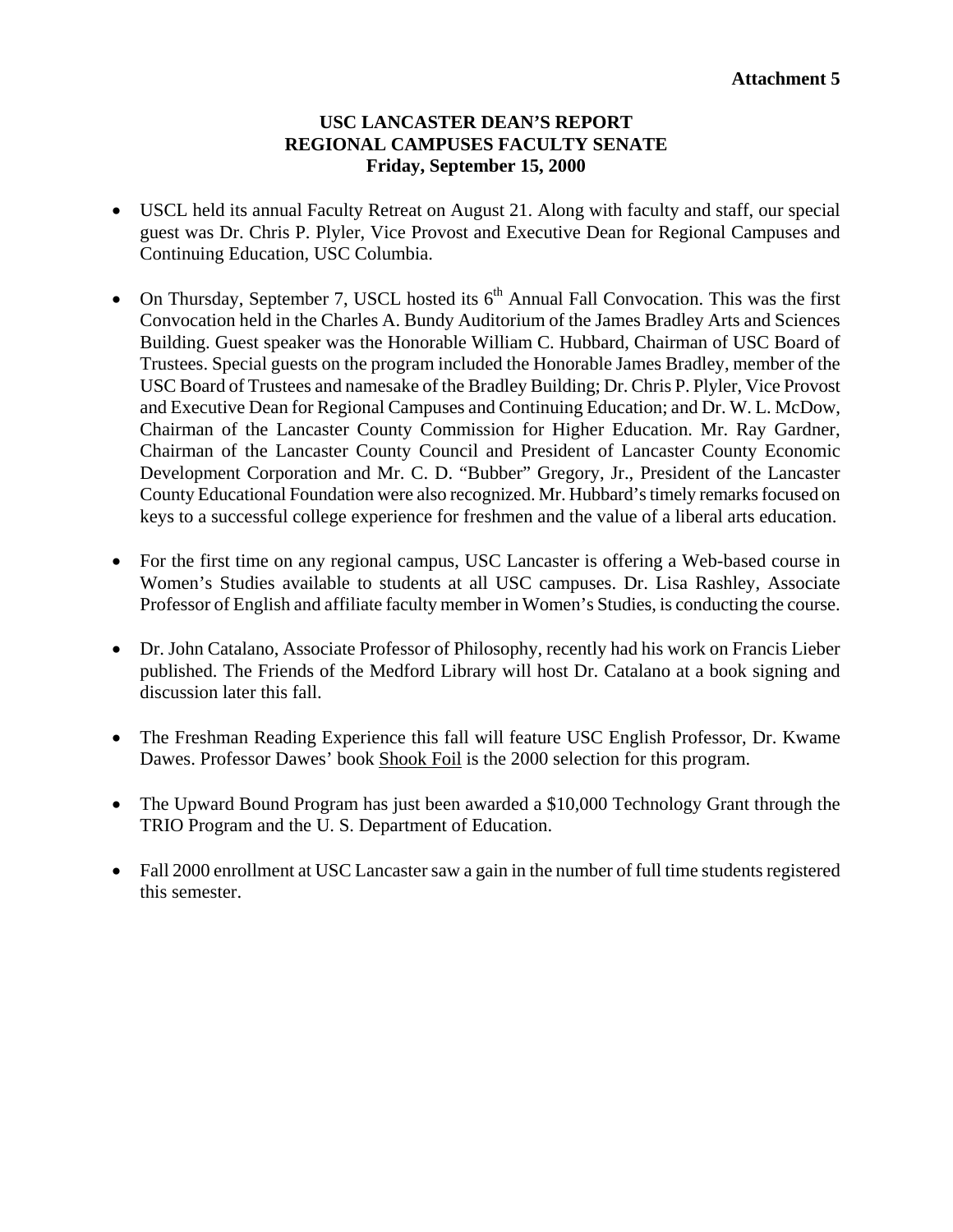### **USC Salkehatchie Dean's Report Regional Campuses Faculty Senate Friday, September 15, 2000**

#### **FACULTY NEWS**

Dr. Arthur Mitchell traveled to Mexico City this week to present a paper and convene a session at a symposium on the topic of Irish in the 1846-1848 war between Mexico and the United States.

Professor Duncan McDowell, State President of Gamma Beta Phi National Honor Society will attend their annual meeting in New Orleans later this month.

Dr. Ron Cox has recently been elected Secretary of the South Carolina Historical Society Association.

USC Salkehatchie is pleased to welcome two new professors to our campus, Dr. Merrill Horton (English) and Ms. Julia Sloan ( History).

## **CAMPUS HIGHLIGHTS**

The University of South Carolina Campus in Allendale was the first stop on the Governor's Rural Tour 2000 on July 17. Governor Jim Hodges and Department of Commerce Secretary Charles Way escorted a select group of industry and business executives to Allendale with the purpose of promoting economic development in rural areas of South Carolina. USC Salkehatchie, Allendale County and Tri-County Alliance are partnering to enhance economic development in our region.

During the week of July 18-22, USC Salkehatchie hosted a Character Education Academy for teachers from the Salkehatchie Consortium. This week was made possible by the South Carolina Department of Education, Colonial Life, Bell South and the Salkehatchie Consortium. Over sixty teachers spent an intense week of study and reflection with scholars from the Boston University Center for the Advancement of Character and Ethics. This was a wonderful opportunity for area teachers to be exposed to nationally recognized experts in the area of character education. USC Salkehatchie hopes to become a permanent site for the academy in this region.

Professor Larry West is spearheading the establishment of a small business center for USC Salkehatchie. Tri-County Alliance, which represents Allendale, Bamberg and Barnwell Counties is donating a temporary structure to house the center, which will be located on our Allendale campus. The intended startup date for opening the center is late fall.

The Annual Salkehatchie Dove Shoot is scheduled for November 20 at noon. Mr. Robert Connelly , a local resident of Allendale has graciously donated the field for this year's event. Following the shoot, a reception will be held at the Hut. You are cordially invited to attend.

## **CAPITAL CAMPAIGN**

Several fund raising events are scheduled for this fall. A "Celebrate USC Salkehatchie" event is scheduled for November at Gravel Hill Plantation in Allendale and a similar event is scheduled in October at Myrtle Grove Plantation in Green Pond. Hosts in the communities we serve are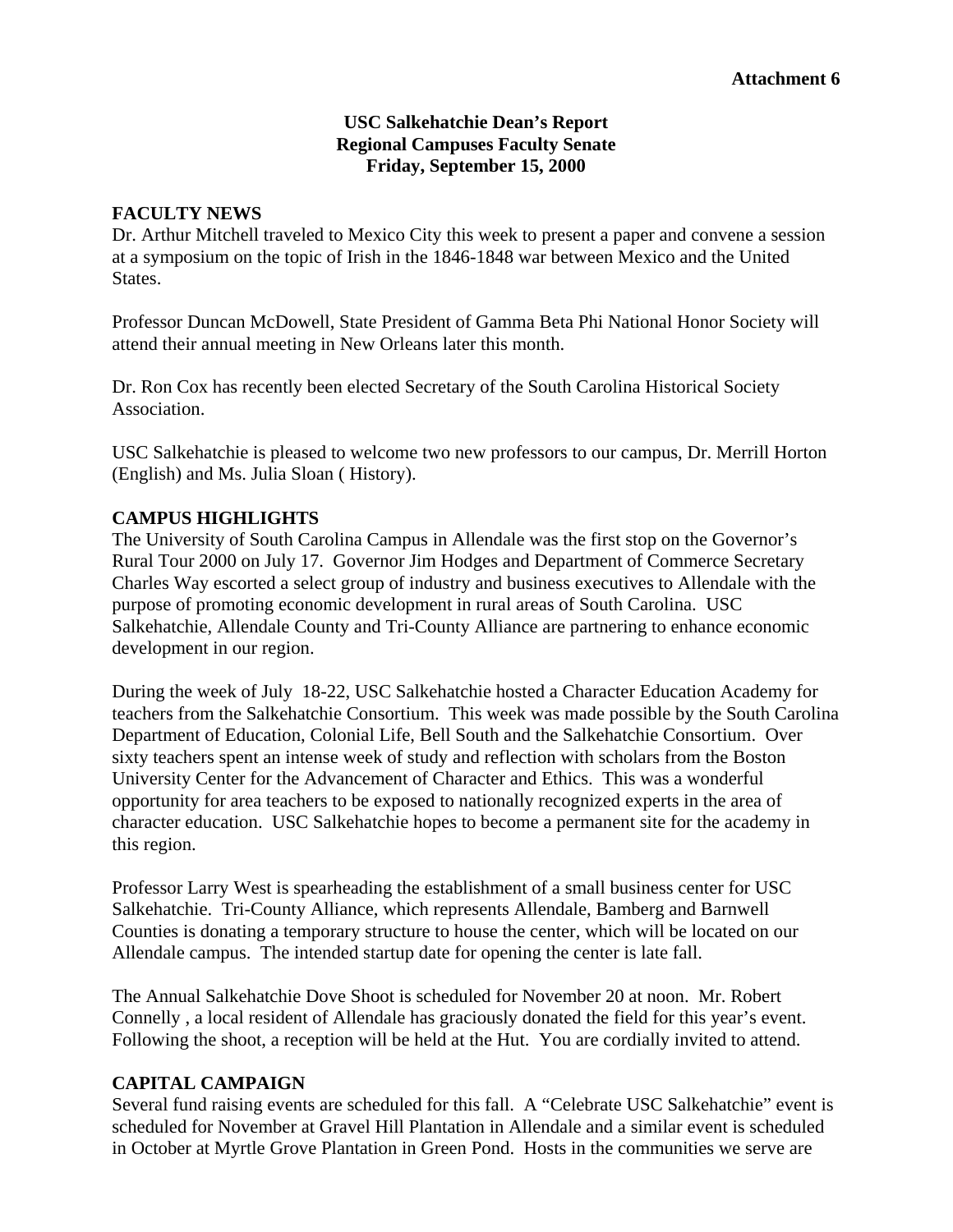funding these events. In addition, two bicentennial celebration events are scheduled in the spring. Ms. Jane Brewer and Dr. Ron Cox are co-chairing these events. Details will be provided at a later date.

To date, USC Salkehatchie has raised \$1,450,000 towards our 1.5 million goal. Our emphasis this year will be on securing funds for our libraries.

Respectfully submitted,

Ann C. Carmichael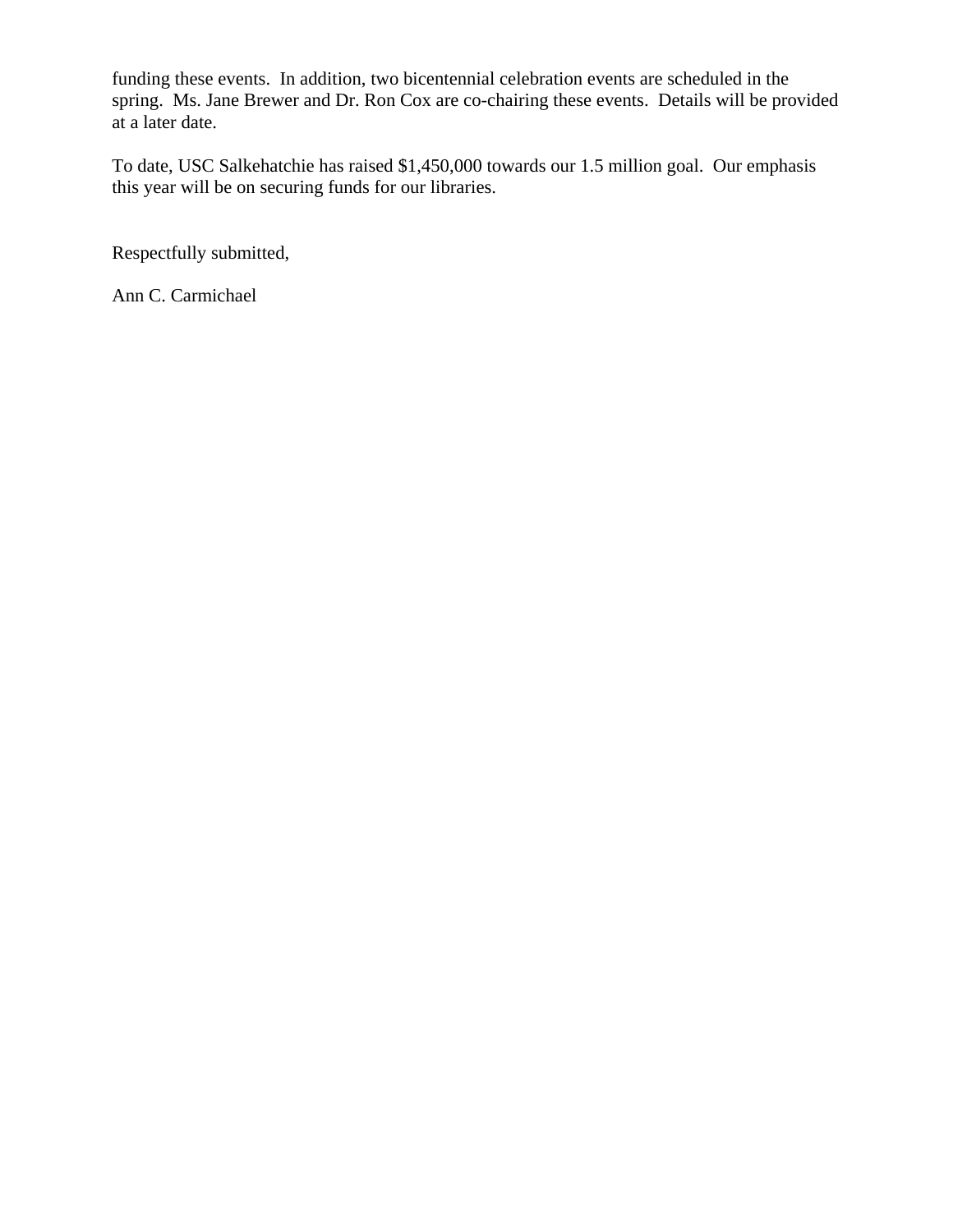### **Report Of The Dean Of The University Of South Carolina Sumter To The Regional Campuses Faculty Senate September 15, 2000**

The preliminary enrollment figures at USC Sumter for the 2000 Fall Semester indicate a modest increase in headcount enrollment  $(+1.28\%)$  and a significant increase in full-time equivalency  $(FTE)$  enrollment  $(+6.18\%)$ .

At the conclusion of last Spring Semester, two long time Professors of English, Drs. John Barrett and Pete Maness, retired from USC Sumter. Filling those positions in one-year term appointments as Instructors of English are Dr. Park Bucker and Ms. Peggy Curlovic. One of these positions will be filled on a tenure-track basis for the 2001-2002 year, and the other for the 2002-2003 year. The search for a tenure-track Assistant Professor of Biology was concluded in the spring with the appointment of Dr. Pearl Fernandes to this position. The search for a tenuretrack Assistant Professor of Management also was concluded in the spring with the appointment of Dr. Teresa Smith to this position. During the summer, Mr. Paul Herrmann was appointed as a term Instructor of Computer Science for the 2000-2001 year. Professor of English Dr. Laura Zaidman is on extended medical leave this Fall Semester. During the summer, we were very pleased to receive notice from the Board of Trustees that Drs. Chris Borycki and David Decker both were promoted to Associate Professor and awarded tenure.

Dr. Pearl Fernandes, Assistant Professor of Biology, was recently selected by vote of the student body as 1999-2000 SGA Teacher of the Year at USC Sumter. As recommended by Sumter's Faculty Organization, I nominated Dr. Eric Reisenauer for the 1999-2000 Governor's Professor of the Year competition. And, Dr. Laura Zaidman, Professor of English was selected as the recipient of the 1999-2000 Hugh T. Stoddard, Sr., Award for overall distinguished service by a faculty member at USC Sumter. All three of these individuals will be formally recognized at USC Sumter's Awards Recognition Luncheon on October 6, 2000.

Late last spring, USC Sumter was honored to have achieved the highest Performance Indicators score in the state among all 33 public colleges and universities. More importantly, USC Sumter has scored consistently high during the first four years of this new system for state funding of higher education.

On August 17, 2000, USC Sumter officially became the owner of an improved property immediately adjacent to USC Sumter, known as Alice Drive Baptist Church. It is anticipated that this church congregation will continue to use this \$1.4 million property for another 12 to 18 months, when construction on a new church is completed. Upon assuming occupancy of this property, USC Sumter will undertake a \$1.1 million renovation, guided by the recommendations of a recently formed project committee of faculty, staff, and students.

I am pleased to recognize the Faculty Senators representing USC Sumter this year: Chris Borycki, Bob Costello, Charles Denny, Jean-Luc Grosso, Sal Macias, Kay Oldhouser, and Eric Reisenauer. Serving as alternate senator is Eric Hauser. Serving on the Executive Committee is John Logue.

Respectfully submitted,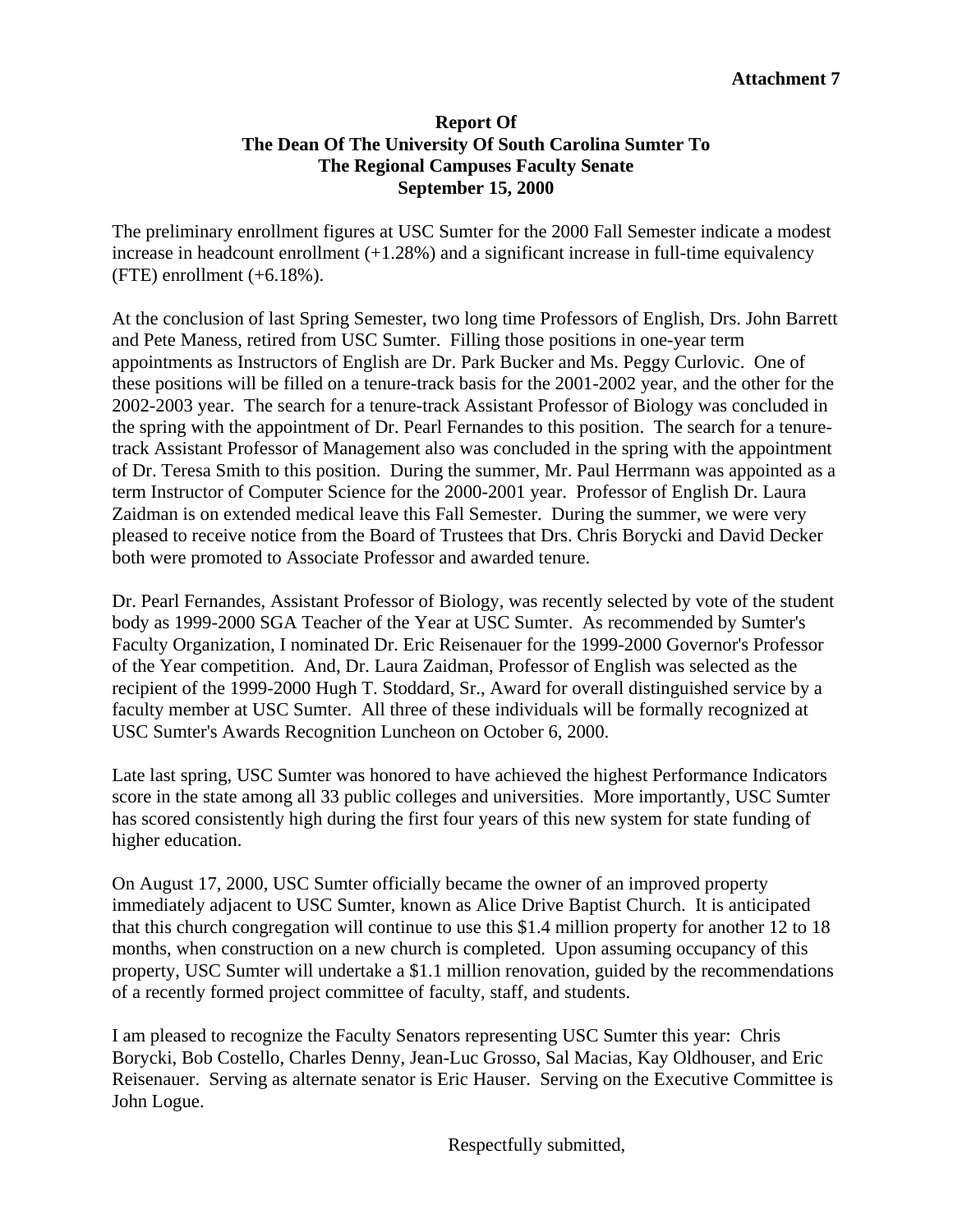C. Leslie Carpenter Dean of the University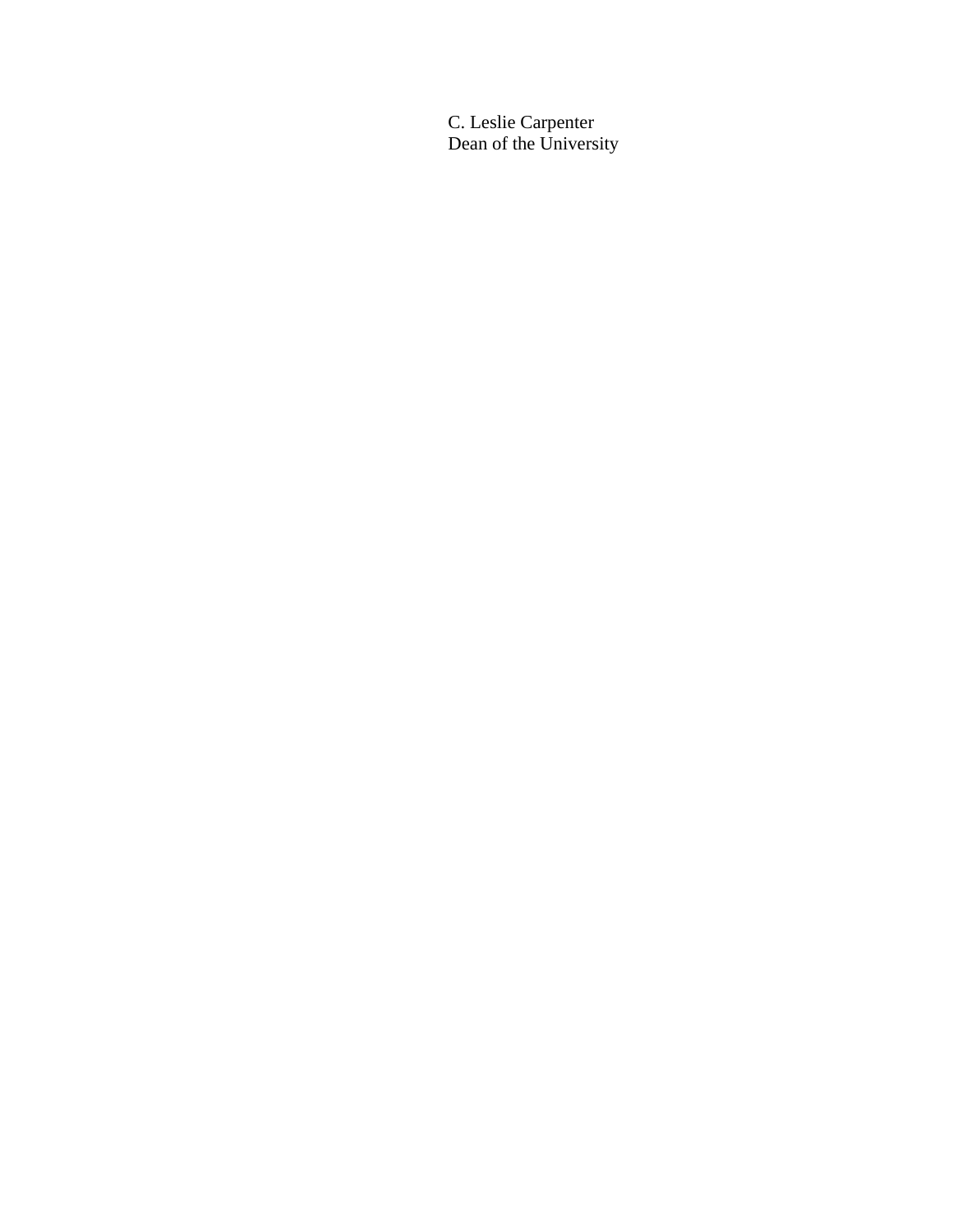#### **Attachment 8**

#### **USC Union's Report Regional Campuses Faculty Senate September 15, 2000**

 At USC Union we have begun the 2000 – 2001 year with great vigor and hope. As with everyone else we have had our minds on registration and, to us, the new student accounts system. The following items are of special importance to our campus:

#### New Faculty

 USC Union is proud to have two new faculty members. Mr. Thomas Simpson is our new math instructor, and comes to us from Piedmont Technical College. He was Piedmont Tech's Teacher of the Year this past year and brings great enthusiasm and energy to our campus. He is a product of USC's math department.

 Dr. Peter Murphy comes to us from the University of Arkansas where he completed his Ph.D. in comparative literature. He holds MAs in English and in Spanish from the University of Arkansas and a MA in philosophy from Bowling Green State University. Peter brings great versatility to our campus.

#### Renovation of the Truluck Activities Center

 Bids will be let during October and construction should begin in November on the renovation of the Truluck Activities Center. Renovation should be completed by March 2001.

Laurens County Higher Education Center

 Plans are complete for the Laurens County Higher Education Center and bids should be sought by October 19. The award should be made by November 2. Completion of this \$4.5 million project will be December 1, 2001.

#### Strategic Planning

 USC Union will complete its strategic planning process next week. We are working with Dr. Jim Young from Greenville, N. C. as our consultant. Out of this process, we plan to submit a proposal for a Title III grant.

USC Union' s Fifth Annual Juvenile Justice Conference

For the 5<sup>th</sup> year, USC Union will host the Juvenile Justice Conference on October 6, 2000. This year's conference is a joint effort with:

S. C. Department of Health and Human Services

S. C. Center for Family Policy

S. C. Department of Juvenile Justice

Right Track Ministries

Children's Law Office, USC Law School

S. C. Association of Prevention Professionals & Advocates

S. C. Department of Education

 Speakers will include Gina Wood, Director, S. C. Department of Juvenile Justice; Harry Davis, Chair, Governor's Juvenile Justice Advisory Council; Dr.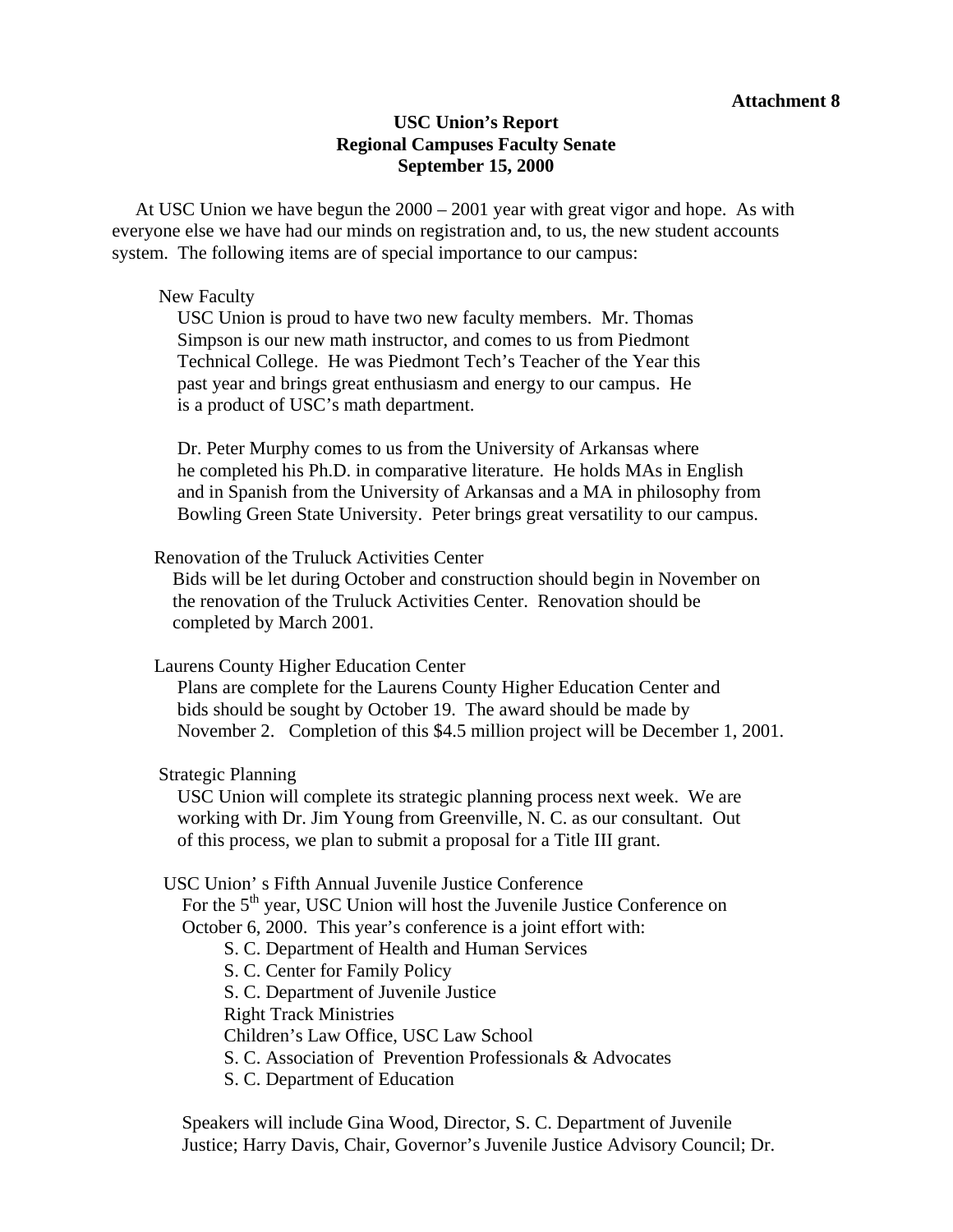Jay Smink, Director, National Dropout Prevention Center, as well as numerous other professionals. This year's theme is: "Stopping Truancy, Opening Potentials" (STOP)

# Enrollment

 USC Union experienced a disappointing decline in enrollment of 6% for the Fall semester. Our hopes and plans were to continue our double digit increase which we experienced over the past two years. However, a declining high school graduation rate and a good economy has had its effect.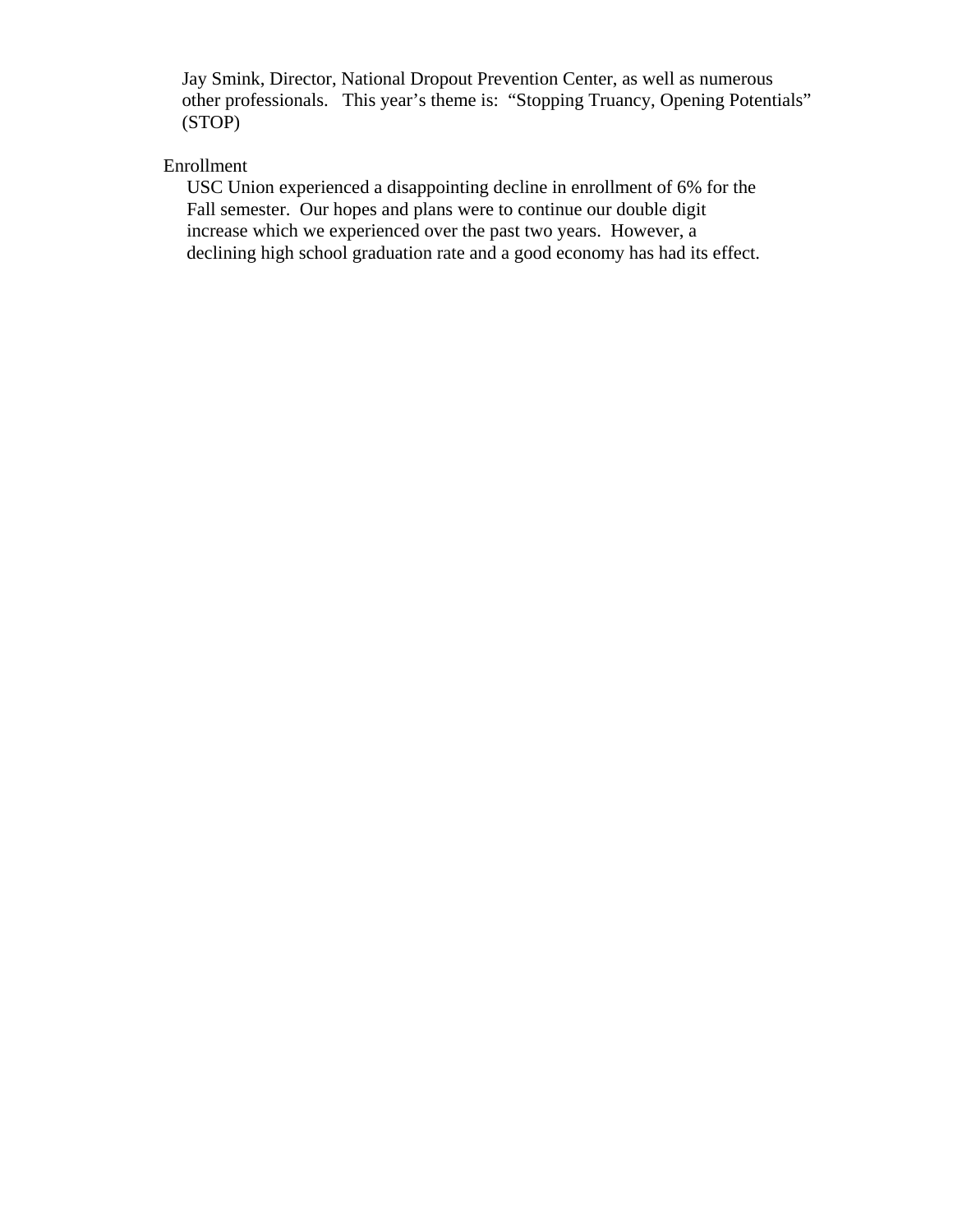### **Report Of Academic Credit Programs Dr. Sally Boyd The Regional Campuses Faculty Senate September 15, 2000**

Professor Billy Cordray has joined our faculty from USC Beaufort.

Academic Credit Programs is off to a good start with strong enrollments in all our classes. Faced with budget constrictions, we are trying to make good decisions about how best to use our resources as we plan our schedules of course offerings. At least 38% of undergraduate students at USC Columbia were taking at least one course through programs that we administer. That is a trend that we have followed for the last five years.

We are in the process of establishing a chapter of *Alpha Sigma Lambda*, a national honor society for adult students. Students of any age are currently eligible for Dean's List and President's List honors, provided their enrollment is full-time. *Alpha Sigma Lambda* will allow for the recognition of high academic achievement of adult students who are enrolled part-time.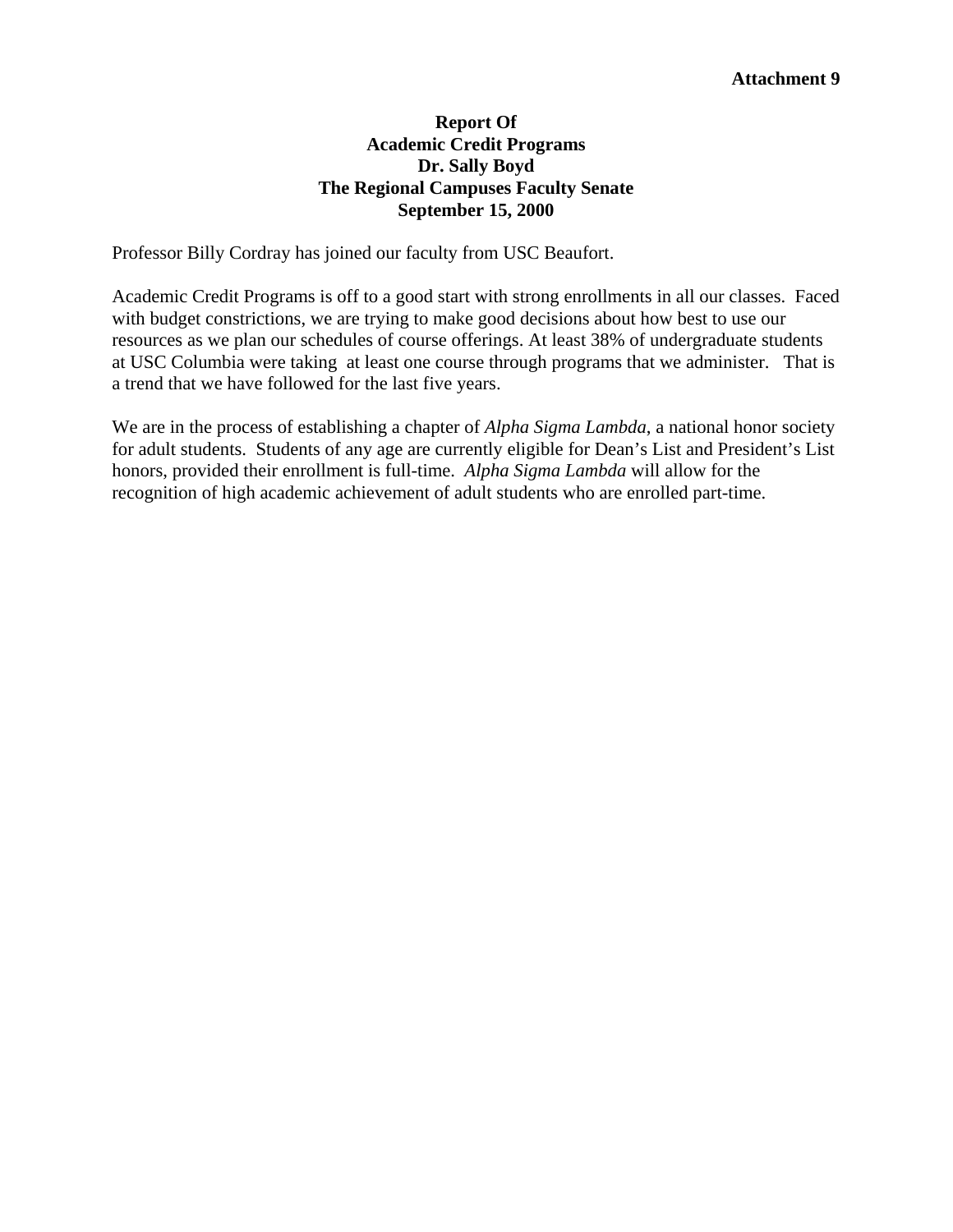#### **Rights and Responsibilities Committee September 15, 2000**

The Rights and Responsibilities Committee met on September 15 to discuss the charges given to it by the RCFS Executive Committee. The charges were: 1) to write a document for the Regional Campuses Faculty Manual addressing service that will accompany the documents on teaching effectiveness and on scholarship, 2) to discuss and make recommendations in regard to the mandate on Friday classes at all regional campuses, and 3) discuss and make recommendations in regard to reporting student absences for the regional campuses due to changes in financial aid regulations.

The committee voted to accept the first charge and will produce, for consideration of the Senate, a document that defines service to include delineation of university, community and professional service from service that is included in the scholarship document adopted by the Senate in the 1999-2000 academic year.

The second and third charges were rejected. In the case of the second charge, the committee agreed that procedures put in place at each regional campuses might vary due to demographics particular to each campus. We agreed, then, that a procedure common to all campuses was not practical and, hence, not a matter for the R&R Committee. In the case of the third charge, the committee agreed that reporting procedures in regard to absences was an administrative matter and, hence, not a matter for the R&R Committee.

Those attending the September meeting: Eric Reisenauer (Sumter), Charles Denny (Sumter), Bob Costello (Sumter), Lisa Rashley (Lancaster), John Catalano (Lancaster), Linda Allman (Continuing Ed.), Susan Smith (Union), Beth Cralley (Beaufort), Scott Kiker (Beaufort), Ron Cox (Salkehatchie) and Wayne Chilcote (Salkehatchie).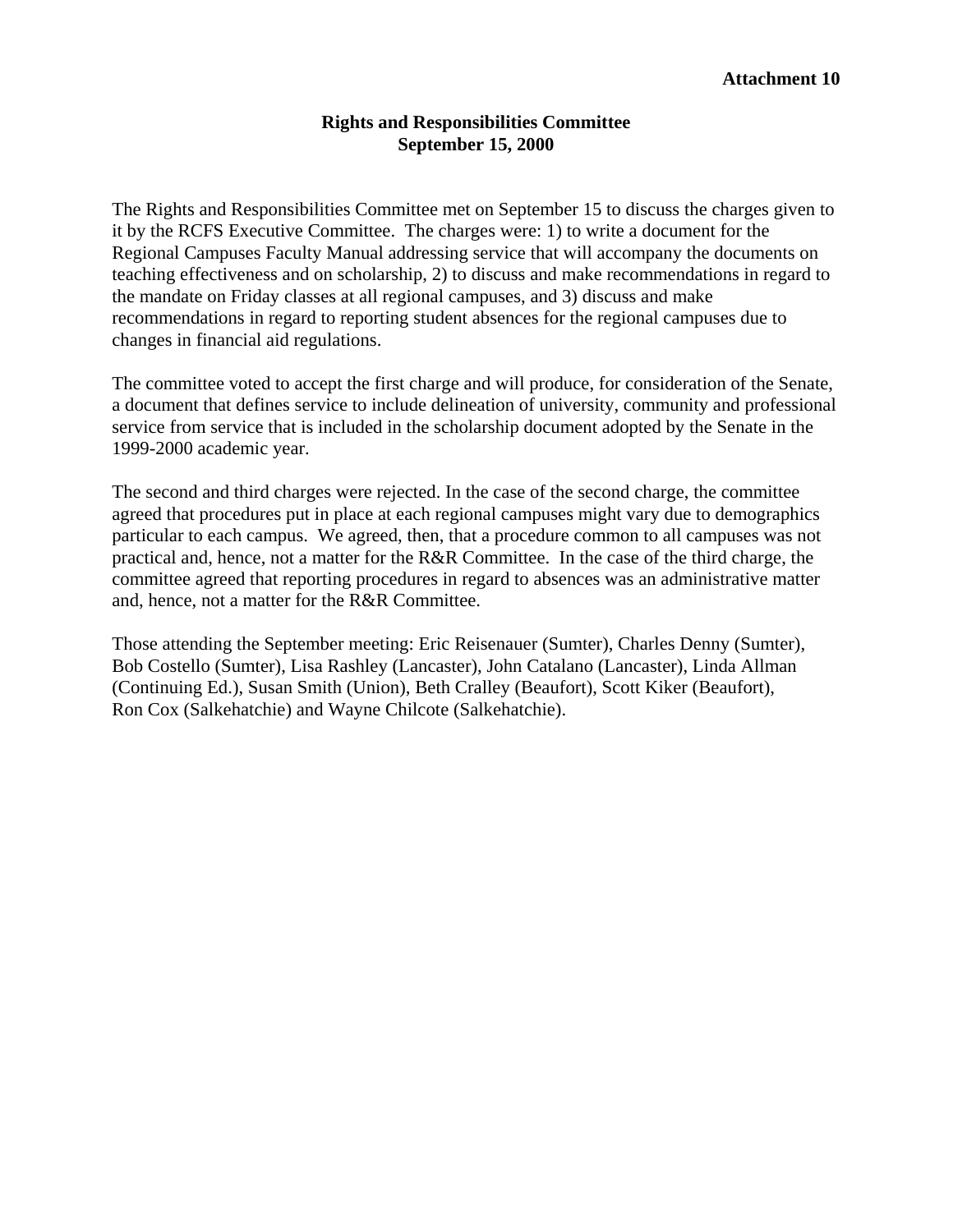#### **Welfare Committee September 15, 2000**

The following were present at the September 15th meeting: Noni Bohonak, chair, Lancaster Fran Perry, Lancaster Sal Macias, Sumter Babet Alvarez, Beaufort Bob Kearse, Union Roberto Refinetti, Salkehatchie Efram Burk, Beaufort Jean-Luc Grosso, Sumter Dave Bowden, Columbia

Charge 1: Develop and conduct a survey for faculty to report the variety and amount of time they spend in various activities.

Prof. John Logue sent us a copy of a form on which to record this information. We discussed the use of this document. Several members of the committee questioned how it would be used and wanted further information about why we would be collecting the information. This will be discussed again by the committee after further information is received.

Charge 2: Look at salaries and, and perhaps, fringe benefits. The committee will make recommendations and proposals regarding long-term goals for remedying salary inequities.

The annual salary forms were received from Columbia along with the percentage pay raises received. These were distributed to each representative to take back to campuses. Comments from faculty will be discussed at the next meeting. We are not sure about how we might present some long term goals that would encourage pay remedies and will discuss further at the next meeting.

Charge 3: Look at support for teaching and research.

We have already seen that we do not share the advantages that Columbia has when it comes to both. We teach more classes, often without benefit of a teaching assistant. The additional hours of teaching prevent the kind of research we are expected to conduct. We will look closely at this charge and report back to the Senate.

Charge 4: Look at Pre-'74 employee summer guarantee.

With the decreasing number of faculty that have been here prior to 1974, this may not be as much as an issue as once thought. There are many who will retire after this year and this issue will be dead. We are checking to see how many actually would fit in this group.

Noni M. Bohonak, Chair, Welfare Committee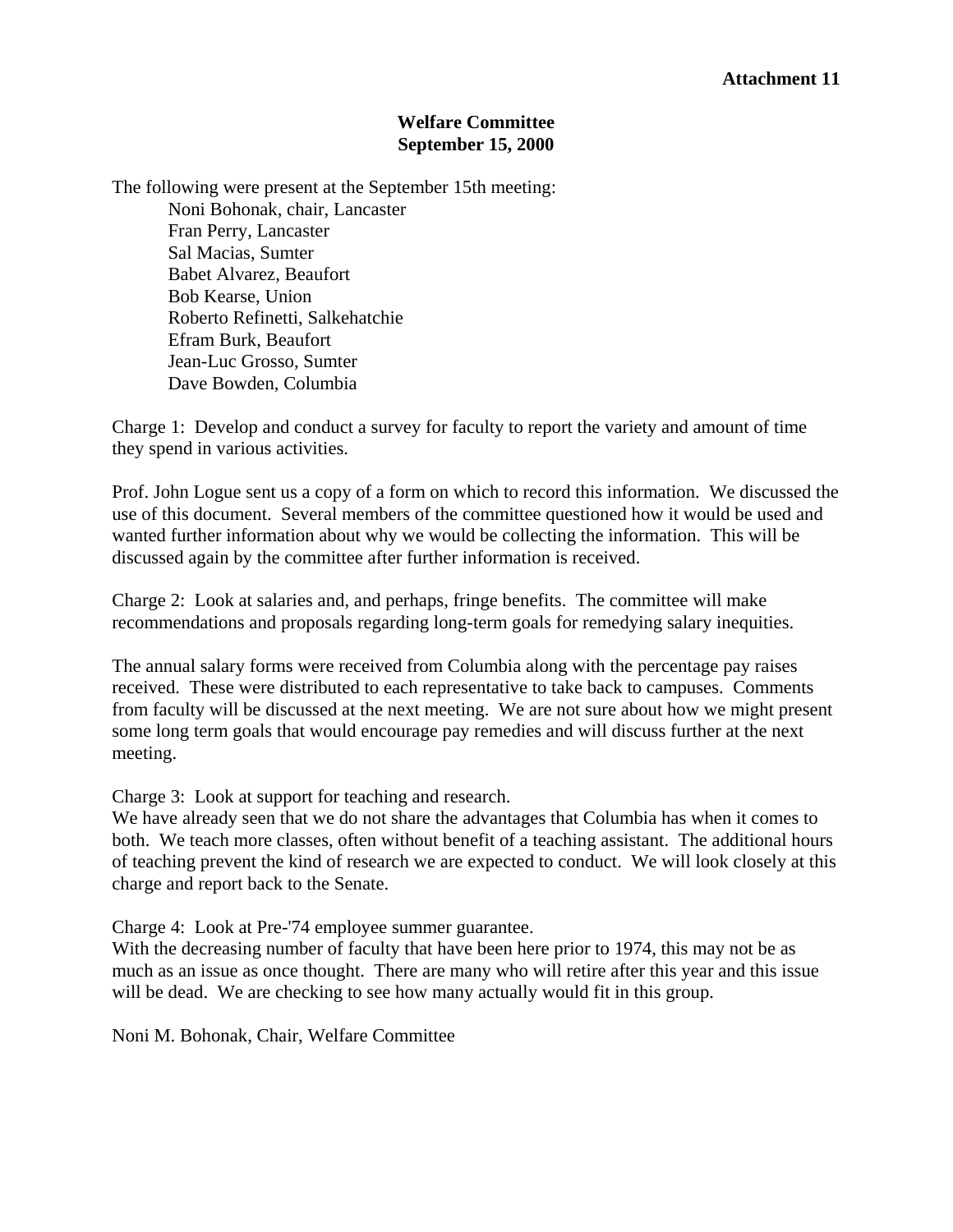#### Attachment 12

# System Affairs Committee Report Regional Campuses Faculty Senate September 15, 2000

The System Affairs Committee has accepted the five charges given it by the Executive Committee. They are:

Charge 1: Review The Seamless University Task Force Report relative to its impact on our campuses and programs and prepare a response. This needs to be done immediately.

Charge 2: Investigate Columbia's position regarding teacher preparation (early childhood and elementary) and report the potential impact on the regional campuses.

Charge 3: Find out what is going on in Engineering relative to the VUEE program and the School of Engineering's recent assumption of the administration of Computer Science. What are the plans for these programs and will our campuses be consulted during the planning? Investigate possibilities for distance education delivery on the regional campuses.

Charge 4: Investigate the relationship of the Regional Campuses with the School of Business Administration in Columbia, especially regarding discrimination against Regional Campuses' students in admissions.

Charge 5: Find out how the statewide initiative that seeks to produce a seamless nursing program from associate to Ph.D. might affect Regional Campuses.

We have also created a sixth charge for ourselves. We will compile a series of recommendations for linking the Regional Campuses more closely with USC Columbia academic departments.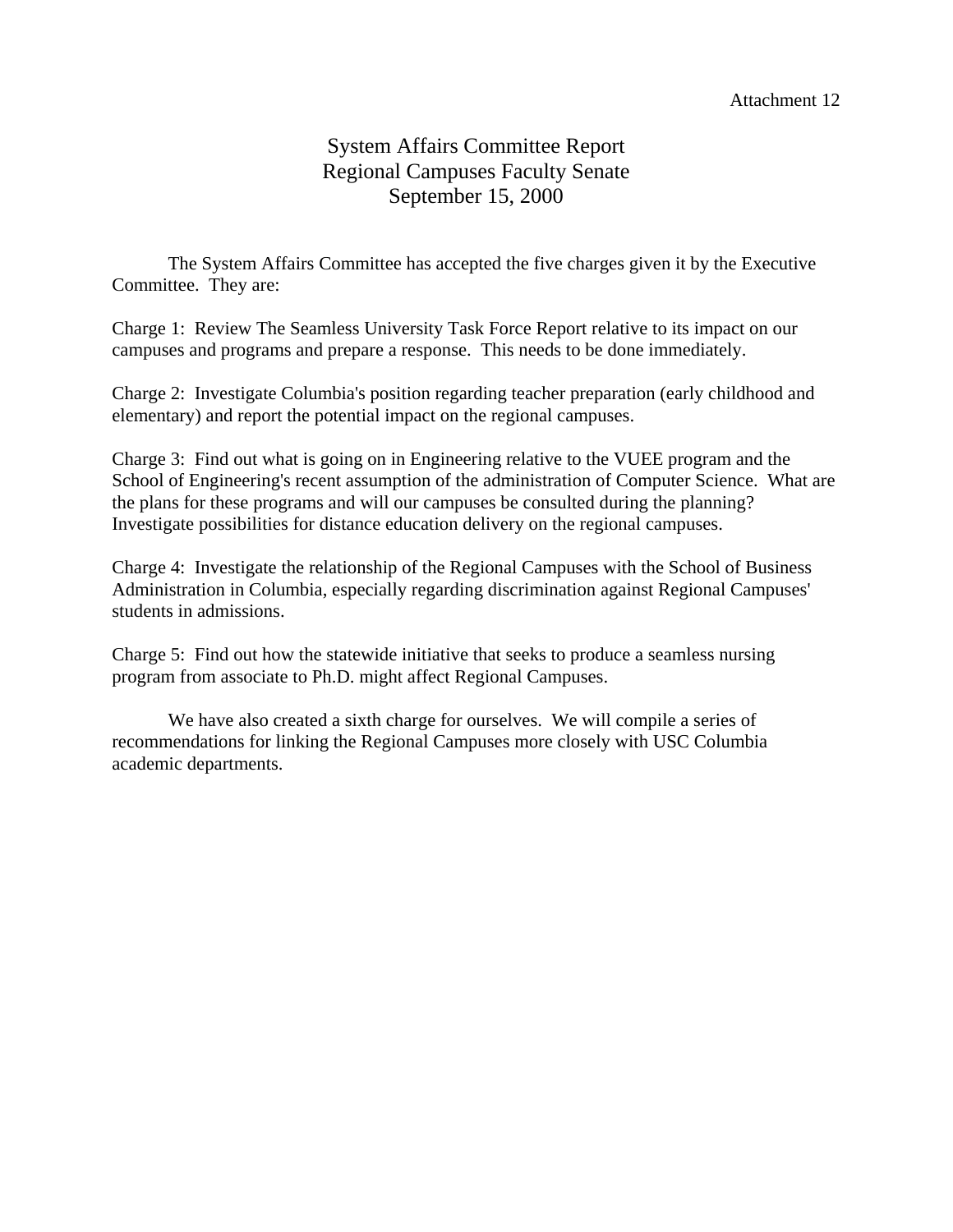#### **Report of the Regional Campuses Faculty Senate Executive Committee**

The Executive Committee met for its annual retreat at Ocean Creek, Myrtle Beach, from August 11 through August 13, 2000.

Vice-Provost Plyler reported on the two-day meeting of the campus deans. Also in attendance were the new director of information for USC, Eileen Trainer, new Director of Extended Graduate Studies, David Hunter and Harry Catoe. At the dean's retreat life scholarships on the regional campuses were discussed. Eileen Trainer is committed to resurrect the extended graduate program. Provost Odom spoke about the Palmetto College concept. The Vice-Provost's office is hopeful that a large task force will be initiated to study the model. The report of the Committee on the Seamless University has been issued and all campuses are encouraged to respond as soon as possible.

Associate Vice Provost West echoed the Vice-Provost's optimism concerning the new director of information technology. She informed the Committee that faculty need to be more careful about taking attendance in class, especially being aware of when students disappeared from class after attending. Campuses may have to return money to the government, if a campus cannot document that accurate attendance records have been kept. She suggests that in the next manual revision a policy on attendance be included.

She also reported that the Provost apologized for the loss of databases to the regional campuses. There is a possibility that contingency funds may be marked for that purpose.

The Board of Trustees does not want to review grievances. If we are unwilling to change our procedures, the Board probably will. The Board has also questioned why some regional campuses do not have Friday classes. Vice Provost Plyler has been told that they will be reinstituted on the four campuses that presently don't have them.

A discussion of the status of the manual was held. As of retreat it was being edited in the Viceprovost's office. It will go forward this year.

Charges for the Standing Committees of the Regional Campuses were discussed and drafted. These charges were given to the Committee Chairs for consideration by their committees at the first senate meeting in September. Final charges will be reported to the whole senate.

Questions for the President of the University and the Provost were formulated for the September meeting

An election for new representative from Salkehatchie will be held at the September meeting. This person will take the place of Tye Johnson who resigned.

The Executive Committee expressed the need for senior faculty on the campuses to become involved with the RCFS.

Respectfully submitted,

Roy Darby, Secretary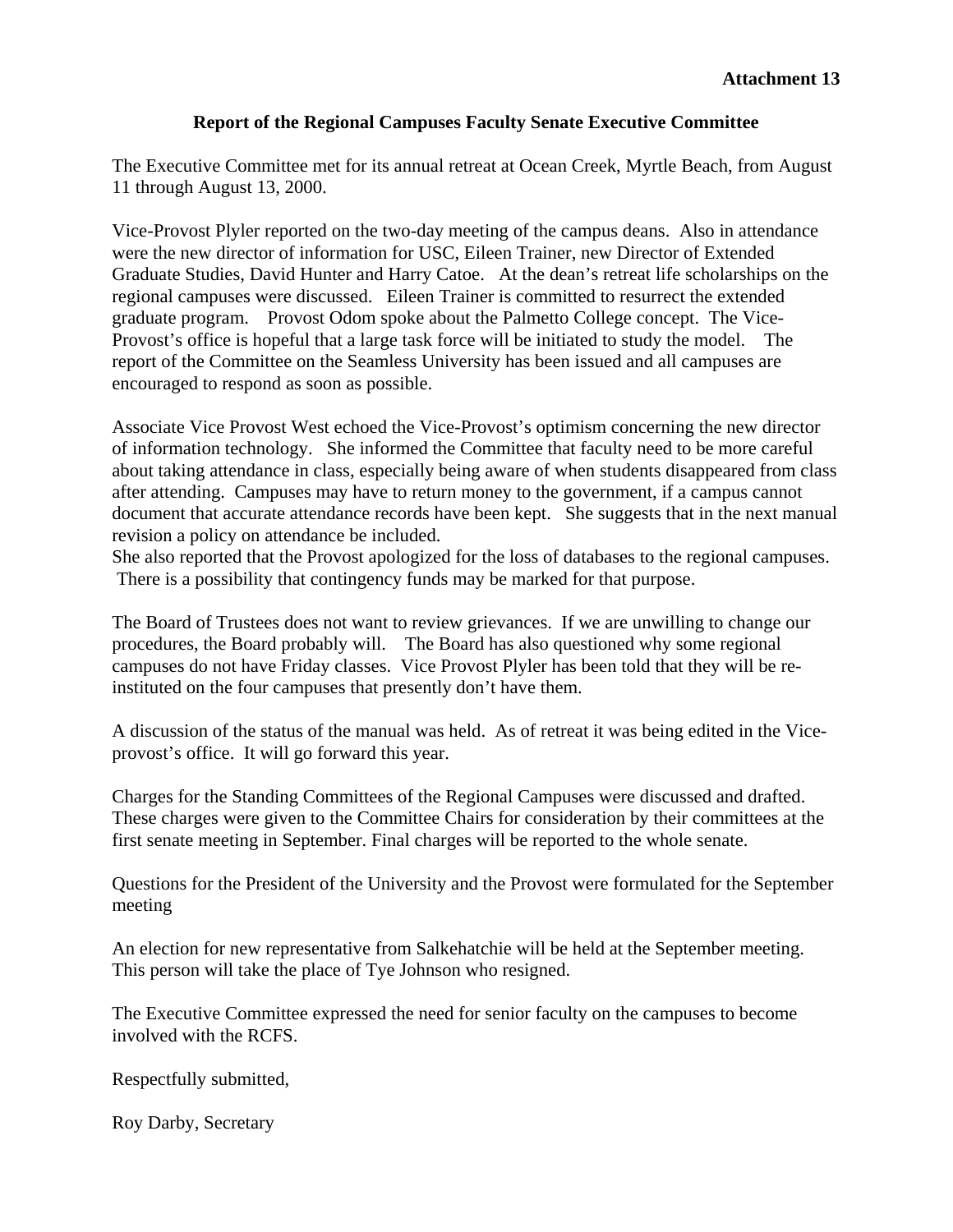#### **Committee on Curricula and Courses Report**

#### Dr. Christine Borycki, USC Sumter September 15, 2000

There have been some changes, the most obvious one is that I am not Robert Castleberry. I cannot even attempt to fill his shoes; he is much more humorous than I am. I can, however, do a good job at representing the Regional Campuses at the Curricula and Courses Committee in Columbia. Robert has been doing a good job coaching me.

 There have been three C&C meetings since the last meeting of this body. Some of the actions that may be of interest to Regional Campuses are:

- 1. Administrative Information Management (AIME) has changed its program after a hard fought and graciously conceded territorial dispute with the Computer Science department and the School of Business.
- 2. Accounting 222L, a lab, has been deleted and replaced by ACCT 401L (the same course, only they thought it would be more useful later in the curriculum).
- 3. English deleted a number of courses that Columbia hadn't taught in quite some time. They are ENGL 393, 394, 396, 397, and 398.
- 4. Biology is changing its curriculum. One point of interest is the requirement of STAT 201. Considering the new qualification that in order to teach statistics you must have at least 18 graduate hours of statistics, it is predicted that finding qualified teachers will be very difficult, nay, impossible. The curriculum change was sent back to the biology department with the suggestion that other, equivalent statistics courses from other departments be accepted as well as the STAT 201. We shall see.
- 5. There is a new Physics course, 203. It is a one hour course to cover material needed to pass the MCAT that is not normally covered in PHYS 201 and 202.

For details, contact the appropriate department in Columbia. If you want to see a full list of actions of the committee, Robert has agreed to maintain the website dedicated to this. Go to: http://www.uscsumter.edu/~rbcastle/candc.htm.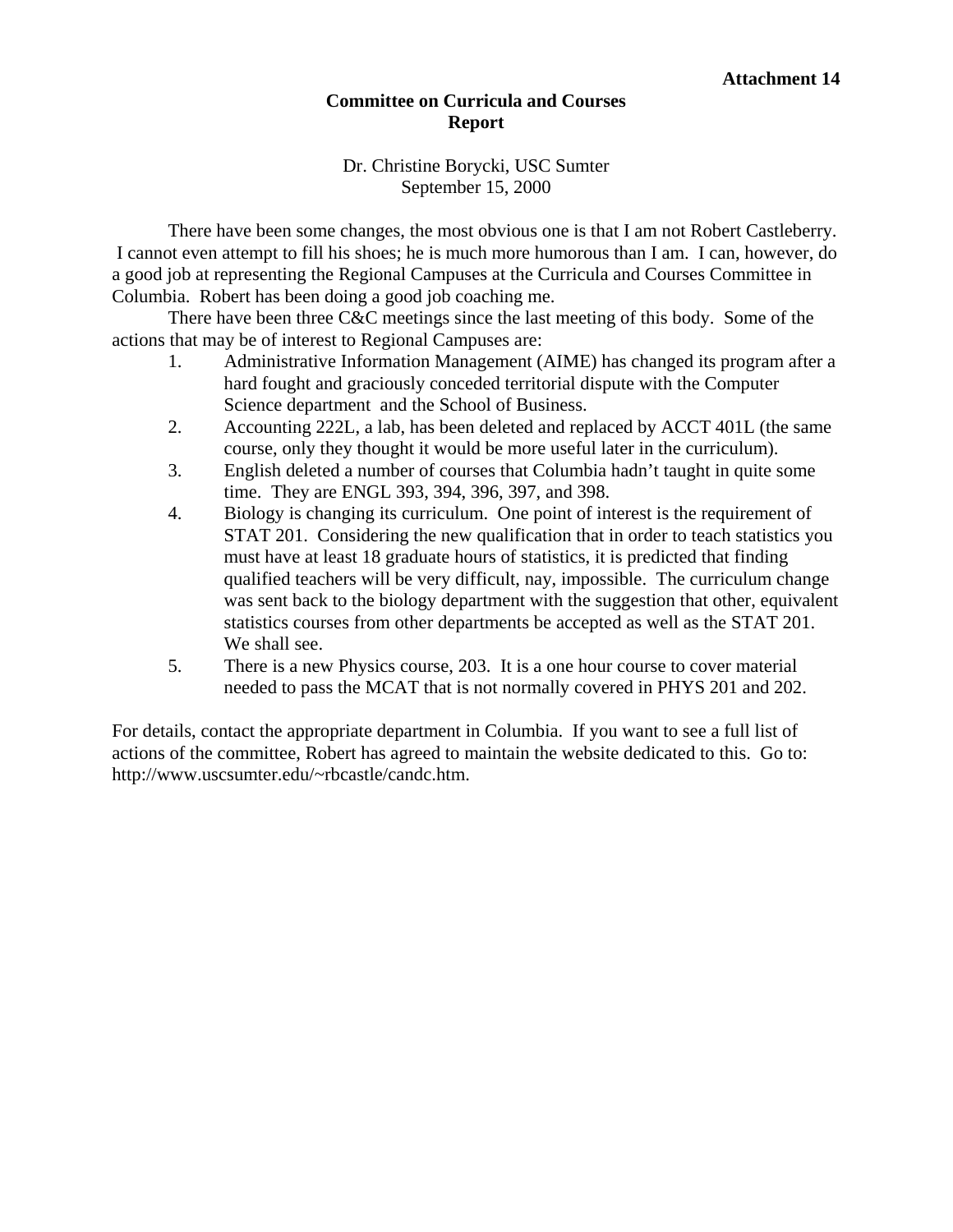#### **Report of the Academic Affairs and Faculty Liaison Committee USC Board of Trustees Professor Ellen Chamberlain**

The Academic Affairs and Faculty Liaison Committee of the USC Board of Trustees met on Wednesday, June, 14, beginning its deliberations in executive session to discuss honorary faculty titles, appointments with tenure, an honorary degree candidate, tenure and promotion recommendations, and a student academic grievance.

In open session, the Committee approved USC Columbia, Spartanburg, and Aiken Faculty Manual changes. A lively discussion ensured, and it was agreed that Faculty Manual changes should be submitted to the Committee only twice a year, at the September and April meetings. (NOTE: This will affect the Regional Campuses Faculty Senate changes as well.)

The Committee approved one departmental transfer and four departmental and school name changes. These included moving the Department of Computer Science form the College of Science and Mathematics to the College of Engineering and Information Technology, and renaming it the Department of Computer Science and Engineering; renaming the Department of Electrical and Computer Engineering: the Department of Electrical Engineering; renaming the School of Hotel, Restaurant and Tourism Administration: the School of Hotel, Restaurant, and Tourism Management; and renaming the Department of Sport Administration: the Department of Sport and Entertainment Management. (Unlike last year's unpopular name change affecting BAIS degree students, I don't think any of these renaming will adversely impact students on the Regional Campuses enrolled in any of these programs.)

The Committee received an update on ongoing efforts to put together a report detailing New Programs Approved and Programs Discontinued during the last five years. The Committee heard two proposals for new programs: A Bachelor of Science in Cardiovascular Technology, College of Science and Mathematics, and a Bachelor of Arts in Film Studies, College of Liberal Arts. Both were approved conditionally, with assurances that complete and correct financial data would be provided before the proposals were presented to the full Board.

Dr. Palms announced to the Committee that the South Carolina Governor's School for Science and Mathematics graduated 59 students in June, 2000. Of this number, 3 are going to Clemson, 3 to the College of Charleston, 1 to Furman, and 13 to the University of South Carolina. Dr. Palms also reported on ongoing efforts to create a South Research Alliance for the purpose of collaboration among businesses, educational institutions and governmental agencies to stimulate economic development and research and to capture increased state funding and significant Federal research dollars.

Finally, the Committee heard a report on the Carolina Trustee Professorship award of \$2000 that is being made available for the first time to professor teaching on Four Year and Regional campuses of the University. From this year on, one award annually shall go to a professor at the USC Columbia campus and one award annually shall go to a professor from a campus other than Columbia. The Office of the Provost shall make the solicitation of nominees. The nominated faculty member shall include a vita, a short narrative summary of his/her teaching performance, research accomplishments and public service during the past there years, a letter of recommendation form his/her academic supervisor and a two-page personal statement. A Board